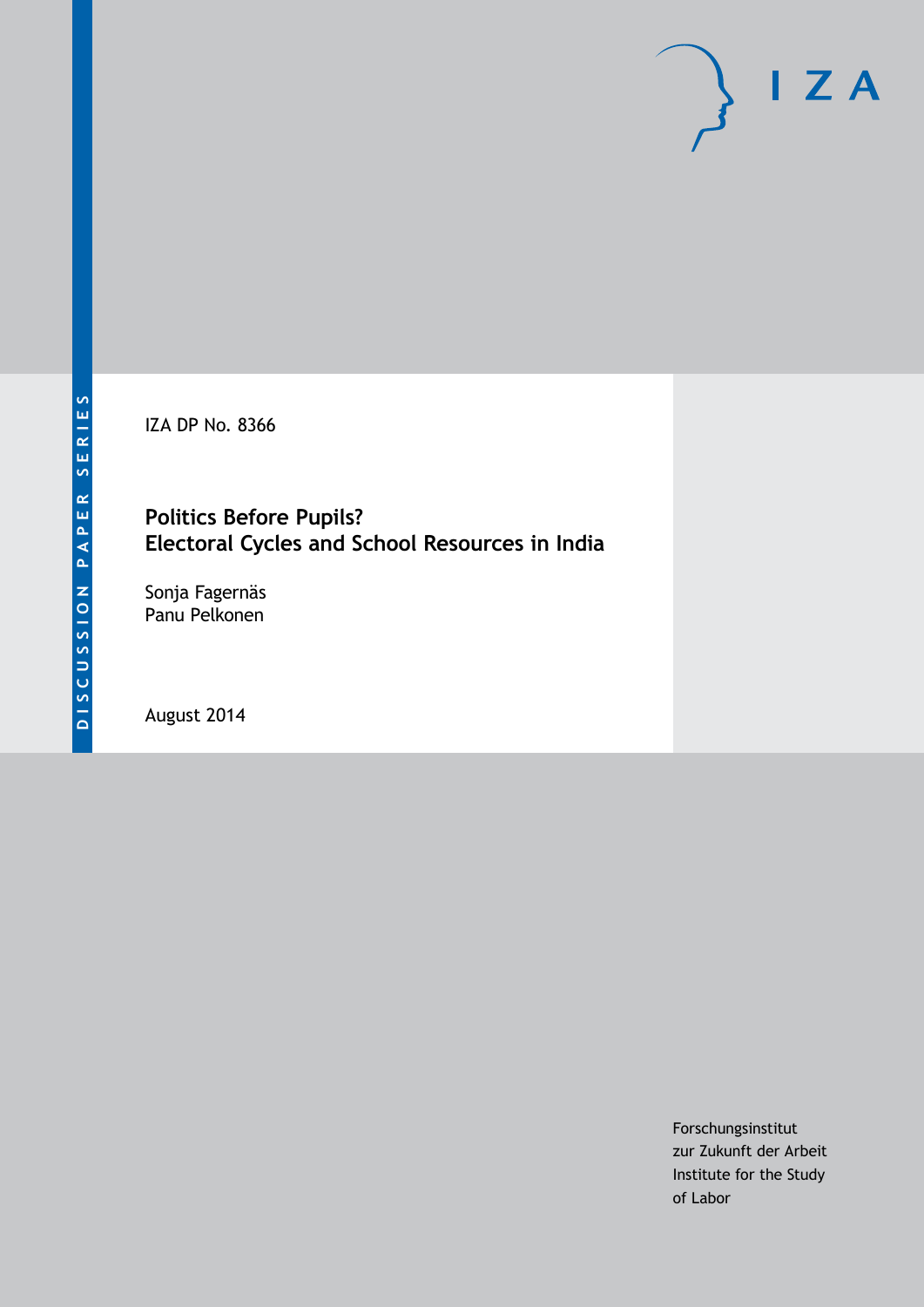# **Politics Before Pupils? Electoral Cycles and School Resources in India**

# **Sonja Fagernäs**

*University of Sussex*

# **Panu Pelkonen**

*University of Sussex, CEE (LSE) and IZA*

# Discussion Paper No. 8366 August 2014

IZA

P.O. Box 7240 53072 Bonn **Germany** 

Phone: +49-228-3894-0 Fax: +49-228-3894-180 E-mail: [iza@iza.org](mailto:iza@iza.org)

Any opinions expressed here are those of the author(s) and not those of IZA. Research published in this series may include views on policy, but the institute itself takes no institutional policy positions. The IZA research network is committed to the IZA Guiding Principles of Research Integrity.

The Institute for the Study of Labor (IZA) in Bonn is a local and virtual international research center and a place of communication between science, politics and business. IZA is an independent nonprofit organization supported by Deutsche Post Foundation. The center is associated with the University of Bonn and offers a stimulating research environment through its international network, workshops and conferences, data service, project support, research visits and doctoral program. IZA engages in (i) original and internationally competitive research in all fields of labor economics, (ii) development of policy concepts, and (iii) dissemination of research results and concepts to the interested public.

<span id="page-1-0"></span>IZA Discussion Papers often represent preliminary work and are circulated to encourage discussion. Citation of such a paper should account for its provisional character. A revised version may be available directly from the author.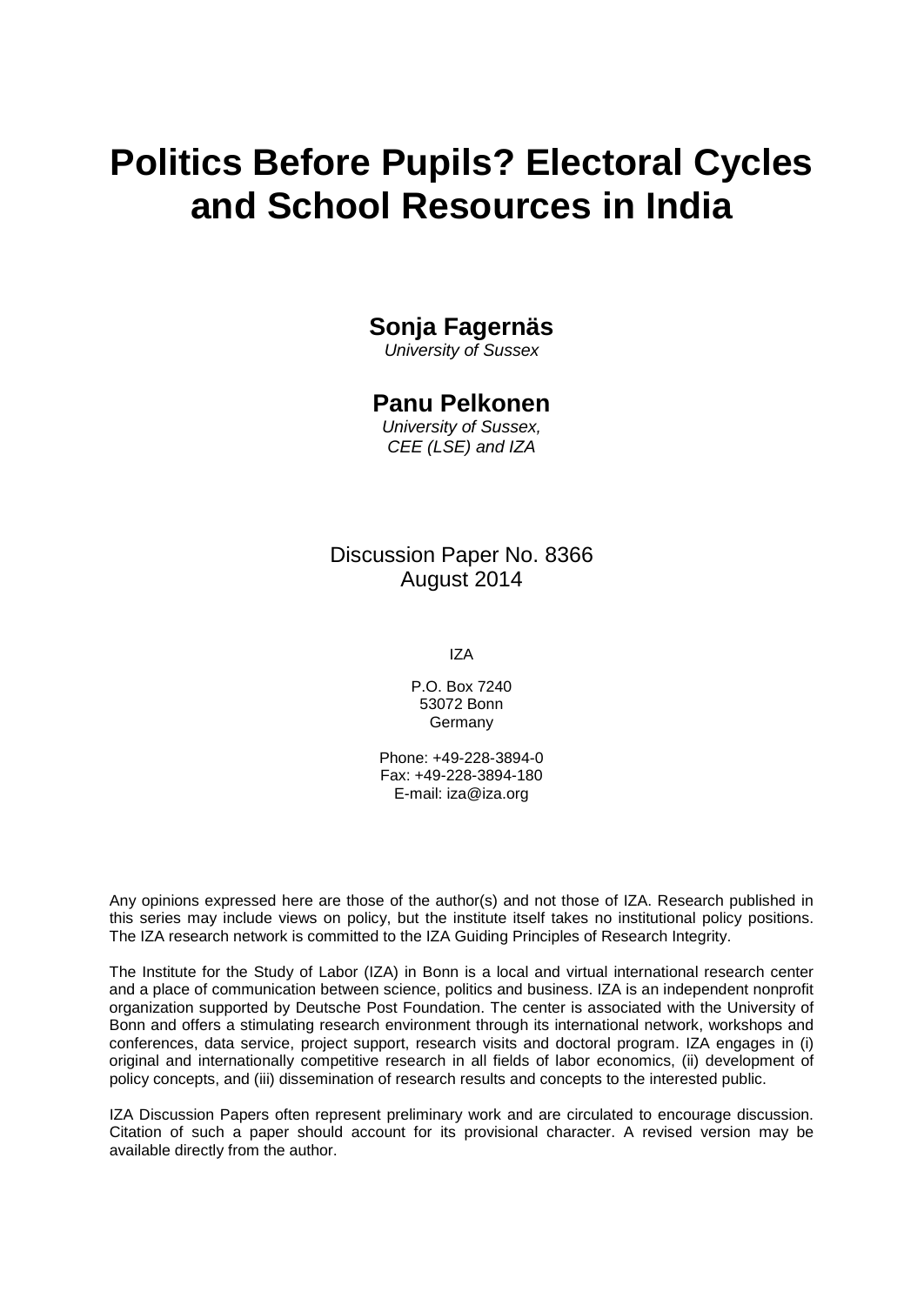IZA Discussion Paper No. 8366 August 2014

# **ABSTRACT**

# **Politics Before Pupils? Electoral Cycles and School Resources in India[\\*](#page-1-0)**

Primary education in India is a development question of a unique magnitude, and the delivery of education by Indian states is often suspected to be marred by political haggling and corruption. Using rich administrative school-level panel data across Indian states, we test for electoral cycles in the provision of school resources. The effects are identified using staggered timing of state elections. We find that rulers allocate more primary school resources in the years preceding and following elections, but there is only weak evidence that resources are targeted to marginal constituencies. The resources affected are visible ones, namely free school uniforms, classrooms, toilets, ramps for the disabled and medical inspections. We also show that around election years, teachers spend more time on "nonteaching" activities. The political cycles are not inevitable, as they are present only in districts characterised by low voter turnout and low female literacy. Finally, we show that electoral cycles affect human capital accumulation: The phase of the electoral cycle in which pupils begin their primary schooling, affects their learning outcomes.

JEL Classification: H75, I25, O15, P16

Keywords: institutions, school resources, political cycle, public goods, voter turnout, India

Corresponding author:

Panu Pelkonen University of Sussex Brighton, BN1 9RF United Kingdom E-mail: [p.o.pelkonen@sussex.ac.uk](mailto:p.o.pelkonen@sussex.ac.uk)

We would like to thank NUEPA and the ASER Centre for providing the key datasets used in this study and helpful discussions on education in India. An earlier version of this paper has benefited from feedback from the participants at the Indian Statistical Institute Annual Conference 2013. We would also like to thank Aditya Das for research assistance.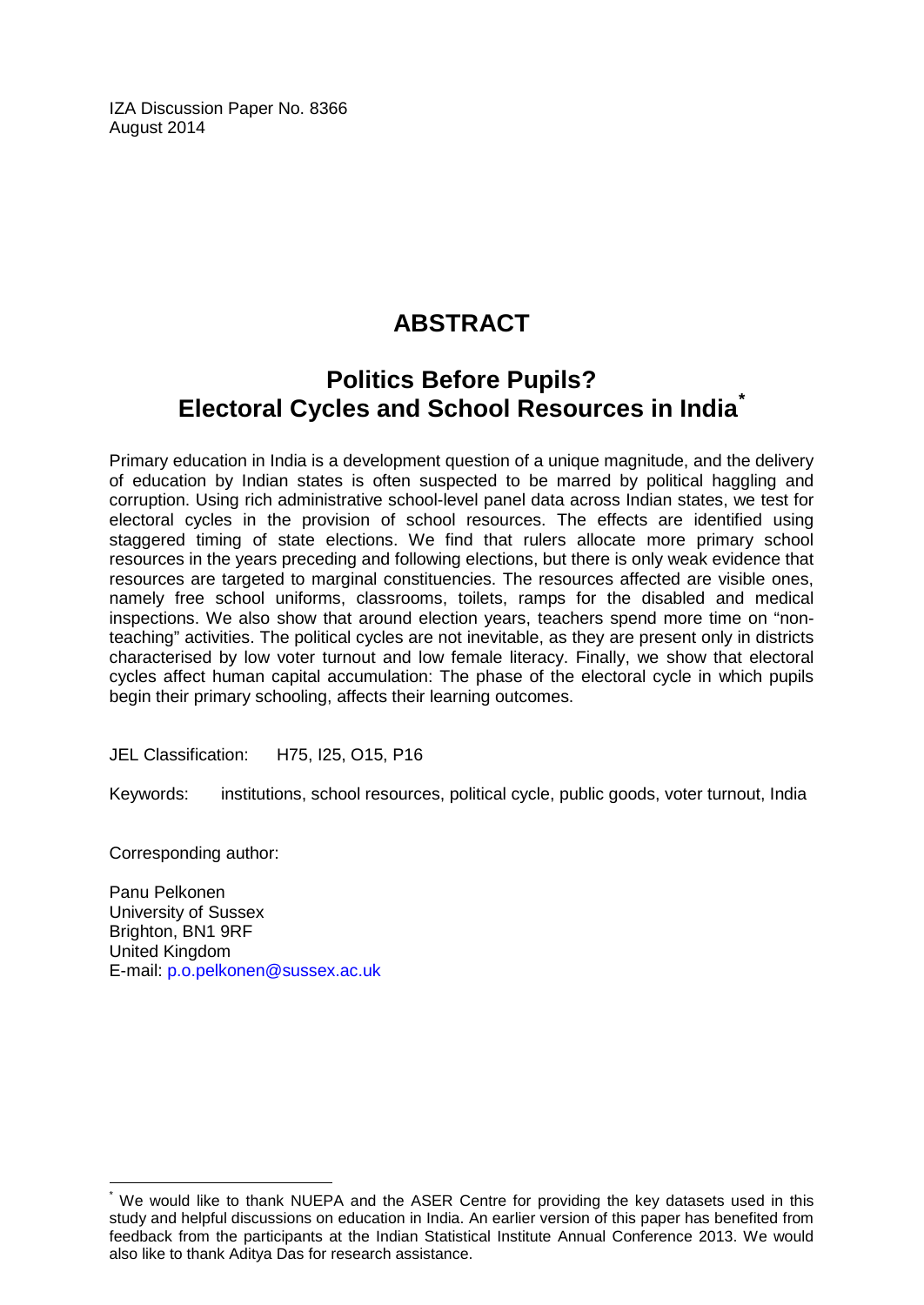#### **1 Introduction**

A long standing debate exists on the relevance of specific school resources for learning. Studies tend to find some school infrastructure and pedagogical materials to be more important than others for learning outcomes in developing countries (see e.g. Glewwe et al., 2014 for a review). According to Glewwe et al., for example in South Asia, real government expenditure on education increased by almost eight-fold since the 1980s. Despite increases in resources, learning outcomes can remain poor.

Current literature suggests that the main bottlenecks to improved learning outcomes are not individual school resources *per se*, but rather a poor institutional framework - a mixture of poor incentives for teachers and administrators, lack of accountability, and corruption (for a summary of recent research and key issues in the Indian context, see e.g. Muralidharan 2013).

In this study, we examine the existence of election cycles and political manipulation in the distribution of primary education resources in India. Our analysis focuses on state assembly elections. Despite some prominent national programs, the states of India continue to carry the main responsibility for the provision of basic education.<sup>[1](#page-3-0)</sup> As implied above, the significance of such cycles would not limit itself to the role of school resources in the educational production function. Political involvement in such a basic service as primary schooling is likely to proxy for poor political and administrative institutions in general.

Our study uses school-level data from a register database of Indian public primary schools (District Information System of Education, 'DISE'). The dataset used covers lower primary schools across entire India over 7 recent years, between 2005-2011. We supplement the analysis with a household level survey dataset on learning outcomes for literacy and numeracy (Annual Status of Education Report, 'ASER').

Identification of the effects of the political cycle is based on a number of features available to us. Firstly, the possibility of using school-level fixed effects allows us to control for any potential school-specific omitted time-invariant variables. Secondly, the pre-determined, staggered schedule of the state assembly elections provides an exogenous measure of political cycles. Given that in a few cases the election year departs from the schedule, we further use the intended electoral cycle as an instrumental variable for the actualised electoral cycle. Overall, this study produces credibly measured effects of the electoral cycle on resources in the context of a public service that is crucial for economic development.

This study contributes to several strands of literature in Economics. Firstly, the study tests for the presence and of electoral budget cycles in the context of a key public service for development. In contrast with other similar studies, we use micro data and measure the actual deliverables, as opposed to the flow of funds. The importance of this distinction has been emphasized for example by Khemani (2004) and Ablo and Reinikka (1998). We study whether the key theories on tactical distribution, the 'core-voter' and 'swing voter' models, are supported by the data. We also take the literature on the electoral cycles forward by utilising district level variation in political and educational factors across the country to study what determines the magnitude of the cycles. Further research in this area has been called for by Shi and Svensson (2006) for example. Secondly, our

<span id="page-3-0"></span><sup>1</sup> Over the period we cover, a large national education programme, the Sarva Shiksha Abhiyan (SSA) has been rolled out, aiming to guarantee a minimum level of educational provision across the country (see [http://mhrd.gov.in/schemes\)](http://mhrd.gov.in/schemes). Note that the Right to Education Act, which sets ambitious minimum level of educational provision, came into force on April 2010, which is towards the end of our sample.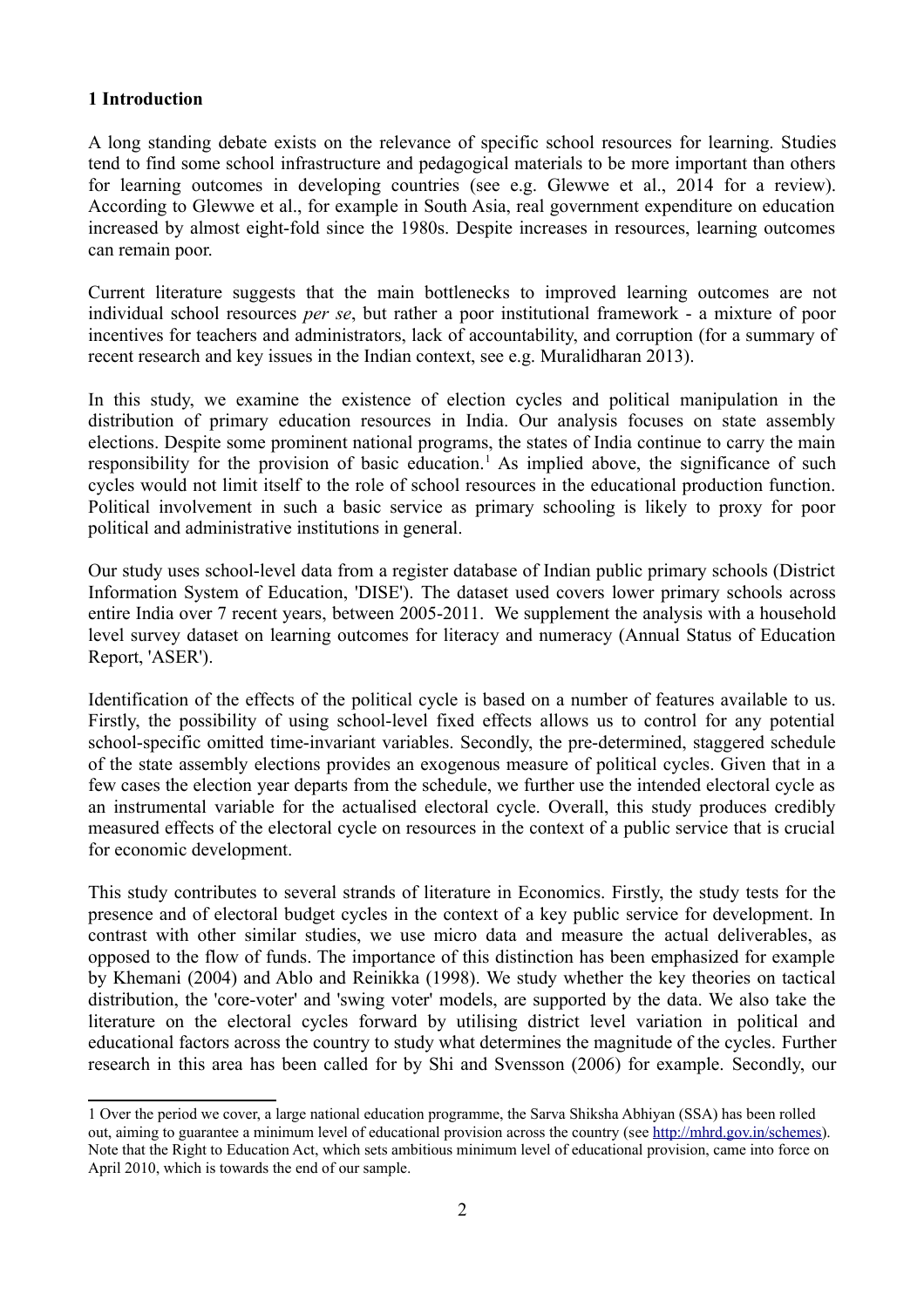results indicate that politically induced volatility in the administration of school resources can be large enough to matter for learning outcomes. This finding contributes broadly to the literature on the role of governance factors in the production of human capital (see e.g. Kremer and Holla, 2009 for some discussion on learning outcomes and school governance). Finally, our results suggest a need for further research on the role of voter turnout in the determination of political cycles.

We find robust political cycles in the distribution of lower primary school resources. In particular, politicians allocate more school resources in the year preceding elections and on the election year. The resources affected are visible ones, such as free school uniforms, girl's toilets, classrooms, ramps for the disabled and medical examinations. Importantly, this cycle in school infrastructure and materials emerges in districts with lower levels of voter turnout and female literacy. These areas tend to be concentrated in the Northern parts of the country, where development outcomes are generally weaker. In addition, in these areas, teachers spend more time on "non-teaching" activities around election years; a result that is likely to reflect political involvement and staffing of election booths. On the contrary, arguably one of the most important school resources, the number of teachers, rises in areas with high voter turnout after elections.

We do not find strong evidence that these increases in resources would be targeted towards politically aligned or tightly contested districts in a state. The pre-election effect is slightly larger in tightly contested areas and the post-election effect slightly larger in politically aligned areas offering some support for the swing voter and the core voter theories, but these differences are not statistically significant.

Lower voter turnout and female literacy are likely to proxy for lower levels of political awareness and engagement. These are factors suggested to give rise to opportunistic budget cycles for instance by Shi and Svensson (2006), given that voters are less able to distinguish between pre-electoral vote buying and competence.

Finally, using the ASER household survey that tests children, we find that the phase of the electoral cycle during which pupils begin their primary schooling, affects their learning outcomes. These results are relative effects between cohorts, and the negative net effects of the political cycles may well be larger. Overall, the presence of political cycles can have longer term implications for educational inequalities both across cohorts, as well as across districts due to cycles being concentrated to areas that lag behind in educational outcomes to begin with.

We begin by reviewing some earlier findings from relevant literature (Chapter 2), and continue with a description of the data (Chapter 3) and econometric identification (Chapter 4). The key results and extensions are covered in Chapter 5. In Chapter 6, we use a separate dataset to assess the impact of the electoral cycle on learning outcomes. Chapter 7 concludes.

# **2 Relevant literature**

Political budget cycles refer to increases in government spending in the election year, generally aimed at increasing the chances of re-election for the incumbent (see e.g. Drazen, 2008). There is a considerable literature on political budget cycles (see e.g. Nordhaus 1975; Rogoff and Sibert 1988; and Drazen, 2001 for a review). Elections might trigger higher or lower public expenditure, depending on what the politicians believe to be valued by the electorate. The electoral cycle might also alter the composition of public expenditure, depending on the items of expenditure that are perceived as more important, or visible to the electorate (e.g. roads, health care) (see e.g. Keefer and Khemani, 2005, Drazen and Eslava, 2010).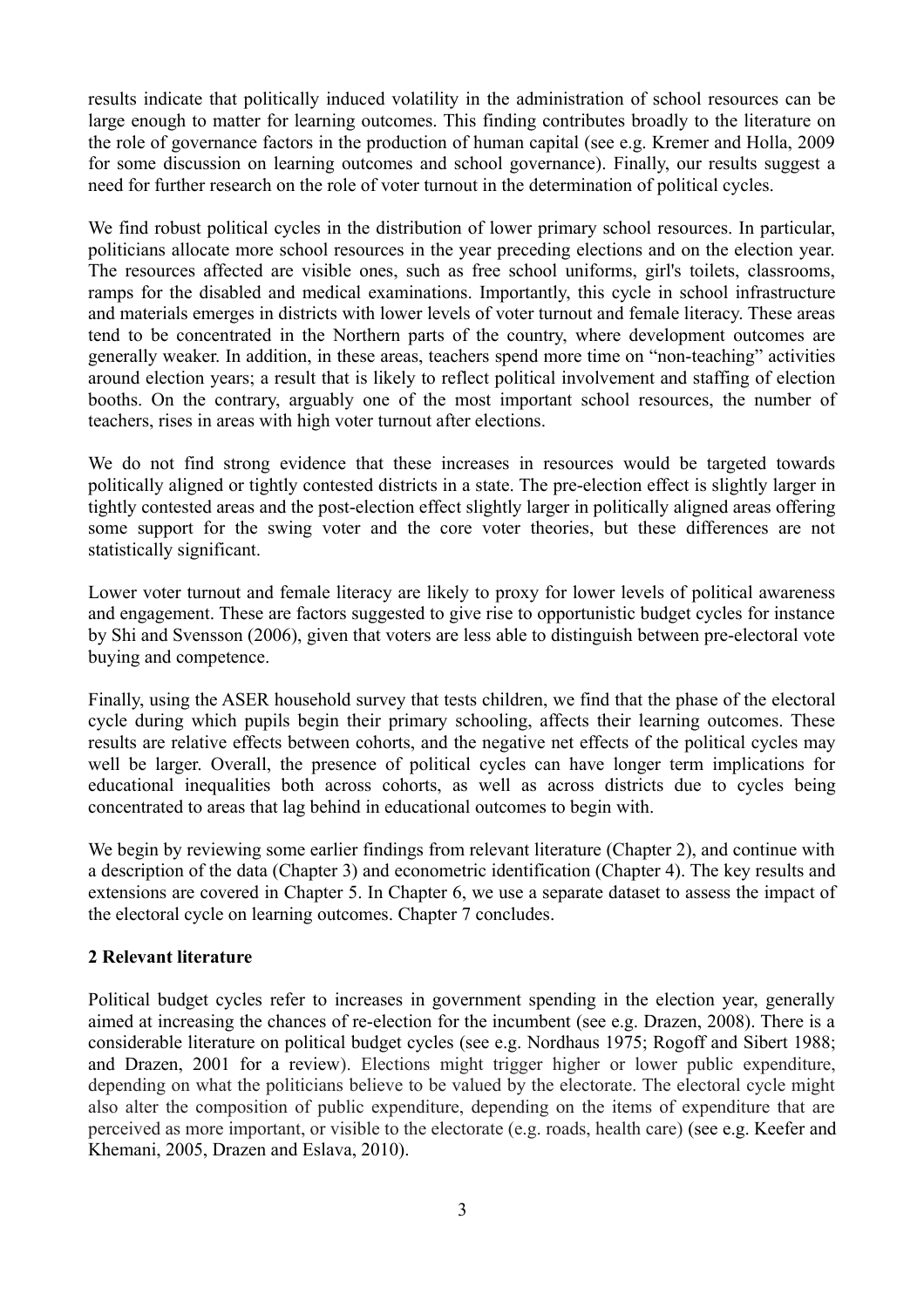Various theories exist on how and when public resources might be distributed by politicians. The 'core voter' model (Cox and McCubbins, 1986) suggests that vote-maximizing parties allocate benefits primarily to their core supporters. The 'swing voter' theory (Lindbeck and Weibull, 1987) suggests that politicians would target possible swing voters or swing districts with previously tightly contested elections. Benefits could be given to voters before elections or benefits could be promised upon victory (see e.g. Cox, 2002)). Empirically, studies have tended to analyse the allocation of resources across electoral districts. Such studies can be found both in support of the core voter and the swing voter theories. Recent studies on the latter include for instance Stokes (2005), Dahlberg and Johansson (2002), and Case (2001) and of the former, Ansolabehere and Snyder (2006), Levitt and Snyder (1995) and Cole (2009).

Studies indicate that political budget cycles can be more prevalent in developing than developed countries, due to institutional weaknesses (such as democracy, government transparency) and a poorly informed electorate (see e.g. Akhmedov and Zhuravskaya, 2004 and Shi and Svensson, 2006). A poorly informed, or myopic electorate may be susceptible to short-term pre-election vote buying. They may also be less efficient in voting out politicians who serve them poorly during their terms, as they are unable to distinguish between competence and pre-electoral manipulation (see Shi and Svensson, 2006).

In the Indian context, with the use of state-level data from 14 states over a thirty year period, Khemani (2004) finds some evidence of political cycles in the composition of state budgets in the case of Indian State Assembly Elections. She does not find evidence of broad based budget increases in election years, but of more targeted increases, such as small increases in capital spending, targeted tax breaks, and increases in road construction. Saez and Sinha (2010) use state level data to show that the timing of elections and a range of other political variables affect the level of expenditure.<sup>[2](#page-5-0)</sup> Cole (2009) finds that government-owned banks provide more agricultural credit in the election year, targeting particularly those districts with tightly contested elections.

#### **3 Data**

The data on school resources come from an administrative school records database, the District Information System for Education (DISE), collected by the National University of Educational Planning and Administration (NUEPA).<sup>[3](#page-5-1)</sup> From the year 2005 onwards, the database has full, or nearly full coverage of government administered primary schools in India. Our dataset is a panel of schools for seven years between 2005-2011. In terms of timing, the year 2005 refers to the academic year 2005-06, and the data are collected in the Autumn of 2005. The sample is restricted to lower primary schools, which in most states spans grades 1-5.[4](#page-5-2) For schools that include both lower and upper primary schools, the resource variables in this study will only relate to lower primary students if possible.<sup>[5](#page-5-3)</sup> The source for the learning outcomes data is the ASER survey, which will be covered in Chapter 6.

Summary statistics of the variables used in the analysis for the main regression sample are shown in Table 1. Outliers and observations of poor quality have been excluded. The selection of the sample

<span id="page-5-0"></span><sup>2</sup> Crost and Kambhampati (2010) focus specifically on education spending using village level data for 120 villages in two Northern Indian states in late 1990s. They consider a range of variables, including political ones and find for instance that party fractionalisation, party turnover and political reservations matter for specific school resources. Their study has no time dimension or an attempt at econometric identification.

<span id="page-5-1"></span><sup>3</sup> http://www.dise.in/

<span id="page-5-2"></span><sup>4</sup> In some states, lower primary schools cover grades 1-4.

<span id="page-5-3"></span><sup>5</sup> Building related variables (such as boundary wall, ramp) cannot be separated for lower and upper primary students.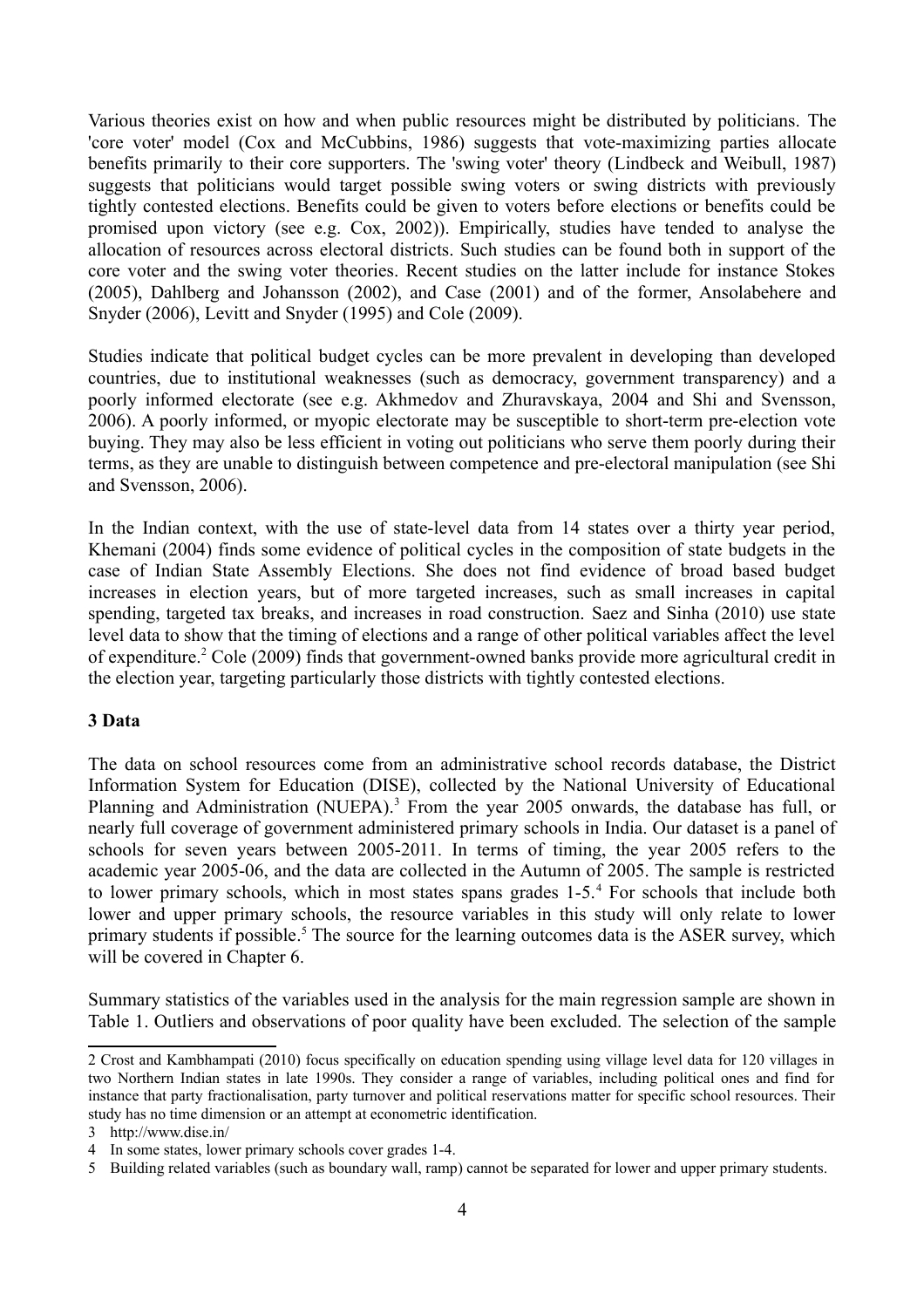and the data cleaning procedure are documented more precisely in the Appendix. The final sample covers schools in 29 states**,** or union territories and in 600 districts. It includes about 4.5 million observations of nearly 1 million unique primary schools in the form of an unbalanced panel of seven years.

The data on Indian Assembly Elections are supplied by the Election Commission of India<sup>[6](#page-6-0)</sup>. Our study uses data on election outcomes of constituencies for the years 2000-2012. The timetable for the elections can be found in the Appendix, Table A2. Each state is divided into a number of election constituencies. The winning candidate in each constituency gets a seat in the State Assembly, from which the state government is formed. By constitution, the Assembly Elections are carried out in each state every five years, but the cycle is different across states, so that every year sees elections being held in some states.

|                                     | Obs.    | Mean   | S.D.   | Min              | Max            |
|-------------------------------------|---------|--------|--------|------------------|----------------|
| # Teachers                          | 4461840 | 2.796  | 1.812  | $\theta$         | 59             |
| Days of non-teaching per teacher    | 4461768 | 2.32   | 11.02  | $\theta$         | 365            |
| Pupils per teacher                  | 4316215 | 44.44  | 35.51  | 0.14             | 305.50         |
| Enrolment                           | 4479855 | 119.93 | 101.73 | $\mathbf{1}$     | 905            |
| <b>School Resources</b>             |         |        |        |                  |                |
| # of Free textbooks per pupil       | 4479855 | .824   | .398   | $\mathbf{0}$     | 3.167          |
| # of Free uniforms per pupil        | 4479855 | .239   | .335   | $\theta$         | 1.430          |
| Number of classrooms per 100 pupils | 4479855 | 3.95   | 3.57   | $\theta$         | 36.36          |
| Toilet                              | 4479855 | .535   | .499   | $\theta$         | 1              |
| Girls' toilet                       | 4479855 | .467   | .499   | $\theta$         | 1              |
| Electricity                         | 4479855 | .269   | .443   | $\theta$         | 1              |
| Water index                         | 4479855 | 1.839  | .880   | $\theta$         | 3              |
| Building quality index              | 4479855 | 3.706  | .799   | $\theta$         | $\overline{4}$ |
| Boundary wall                       | 4479855 | .435   | .496   | $\theta$         | $\mathbf{1}$   |
| Book bank                           | 4479855 | .520   | .500   | $\theta$         | $\mathbf{1}$   |
| # of Computers per 100 pupils       | 4479855 | .139   | .710   | $\theta$         | 10             |
| Ramp                                | 4479855 | .453   | .498   | $\theta$         | 1              |
| Medical examinations                | 4479855 | .556   | .497   | $\theta$         | 1              |
| Playground                          | 4479855 | .469   | .499   | $\boldsymbol{0}$ | $\mathbf{1}$   |
| District level data                 |         |        |        |                  |                |
| % seats in aligned with state       | 4446424 | .493   | .269   | $\theta$         | 1              |
| Voter turnout                       | 4445712 | .653   | .116   | .051             | .999           |
| % seats tightly contested           | 4446424 | .165   | .169   | $\theta$         | 1              |
| % females literate                  | 4437760 | .613   | .113   | .303             | .977           |
| $\%$ urban                          | 4437760 | .239   | .176   | $\boldsymbol{0}$ | 1              |

**Table 1 Summary statistics, pooled school data 2005-2011**

Notes: Teachers, pupils, textbooks, uniforms refer to classes 1-5 (or lower primary schools). Water index takes values between 0-3, depending on the quality of water provision (0-none, 1-well, 2-hand pump, 3-tap). Building quality index is a similar index ranging between 0-4 with the quality of the school building (0-none, 1-tent, 2-hay or mud-based, 3 partly solidly built, 4-fully solid). The district level variables are described in Chapter 5.

Since political constituencies cannot be matched directly to school-level data, the matching is done at the level of districts, which represent a sub-state administrative level. Each district is composed of a number of political constituencies. The median number of constituencies per district is six, and the number is between 2-14 for 95% of the district-years.<sup>[7](#page-6-1)</sup> Overall, the final sample includes schools

<span id="page-6-0"></span><sup>6</sup><http://eci.nic.in/eci/eci.html>

<span id="page-6-1"></span><sup>7</sup> The number of constituencies per district varies somewhat over time due to a delimitation exercise in 2008, which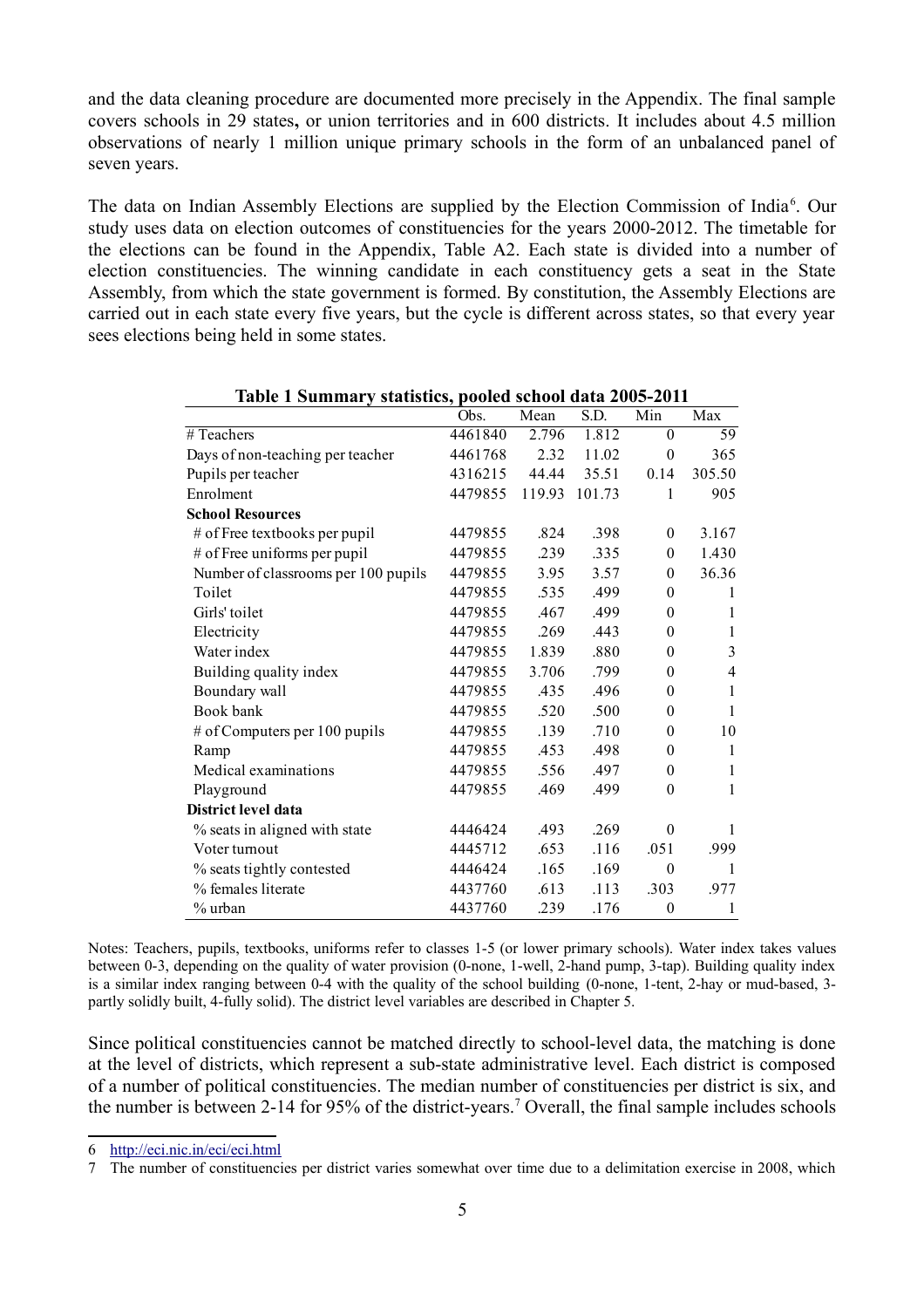in 4201 assembly constituencies.

The study focuses on school resources. Many of these are resources that functioning schools would be expected to have and are also specified in the 2009 Indian Right to Education (RTE) Act<sup>[8](#page-7-0)</sup>. The RTE Act of 2009 specifies for instance that a school should include an "all-weather" building, a safe source of drinking water, separate toilets for boys and girls, barrier free access, a boundary wall or fence, a library, a playground and at least one classroom per teacher. Overall, the effects of elections on 14 resources, the number of teachers and their engagement in non-teaching assignments are studied. The summary statistics in Table 1 indicate that between 2005-2011, less than a half of the schools had a girl's toilet, a boundary wall, a book bank or a playground. The political variables summarised in Table 1 will be discussed in more detail in Chapter 5.

States in India are the main decision makers on educational spending, but are supported by the central government (by up to 60% in 2009-10). The pattern of spending varies by state. Although the cost of teachers is typically the largest single cost item, some states spend more on school infrastructure.<sup>[9](#page-7-1)</sup>

It is apparent from the data that the concept of 'school resources' is multifaceted. As mentioned already, states may have different spending priorities. For the identification of the effect of the electoral cycle on resources, this poses the problem that the cycle may have effects on different resource items in different parts of the country. For example, the quality of the building may have a different priority in different climates. To account for the possibility that different school resources may matter more in different polities and climates, we created an index of the 14 resource variables in Table 1 by taking the first principal component (PC1) of their normalised transformations, and normalising the PC1 to have a mean of zero and a standard deviation of unity.<sup>[10](#page-7-2)</sup> Alternatives to the PC1 will be presented as a robustness check. We present most of the analysis using the first principal component as the dependent variable, but also produce the key results for all 14 components separately. Teachers are analysed separately in chapter 5.2.

# **4 Econometric models and identification**

The following model is used to estimate the effects of the timing of elections on school resources:

(1) *Resource*<sub>*it*</sub> =β<sub>*y*</sub></sub>*D<sub><i>ys*</sub> +λ<sub>t</sub>+τ<sub>*s*</sub>*t* +α<sub>i</sub>+ *u<sub>it</sub> t* ∈[2005,2011] *y* ∈[0,4]

where *i* refers to school and *s* to state. Years are denoted by *t*, and *y* denotes the number of years from the latest election, zero being an election year, and 4 being the year before elections. The coefficients of interest are the *β* coefficients, which measure the effect of the political cycle on the resources. In the case that the dependent variable is a dummy variable, linear probability models are estimated. Correct standard errors require clustering at the state-year level, but due to potential autocorrelation in the dependent variable(s), the clustering will be done at the state level. All models control for year effects ( $\lambda_i$ ), state trends ( $\tau_s$ ) and school fixed effects ( $\alpha_i$ ).

Correct temporal matching of the political data to the school resource data is important. For example, the information on school resources for the academic year 2008-09 (DISE 2008) is

changed the boundaries of the assembly constituencies. However, these boundaries or boundary changes do not cross district borders, apart from few exceptions.

<span id="page-7-0"></span><sup>8</sup><http://mhrd.gov.in/rte>

<span id="page-7-1"></span><sup>9</sup> See e.g. [Accountability Initiative, Budget Brief, Education Sector, Vol. 4, Issue 5.](http://www.academia.edu/1641926/Sarva_Shiksha_Abhiyan_2012-13)

<span id="page-7-2"></span><sup>10</sup> Correlations of the 14 resource items with PC1 are shown in Table A3 of the Appendix.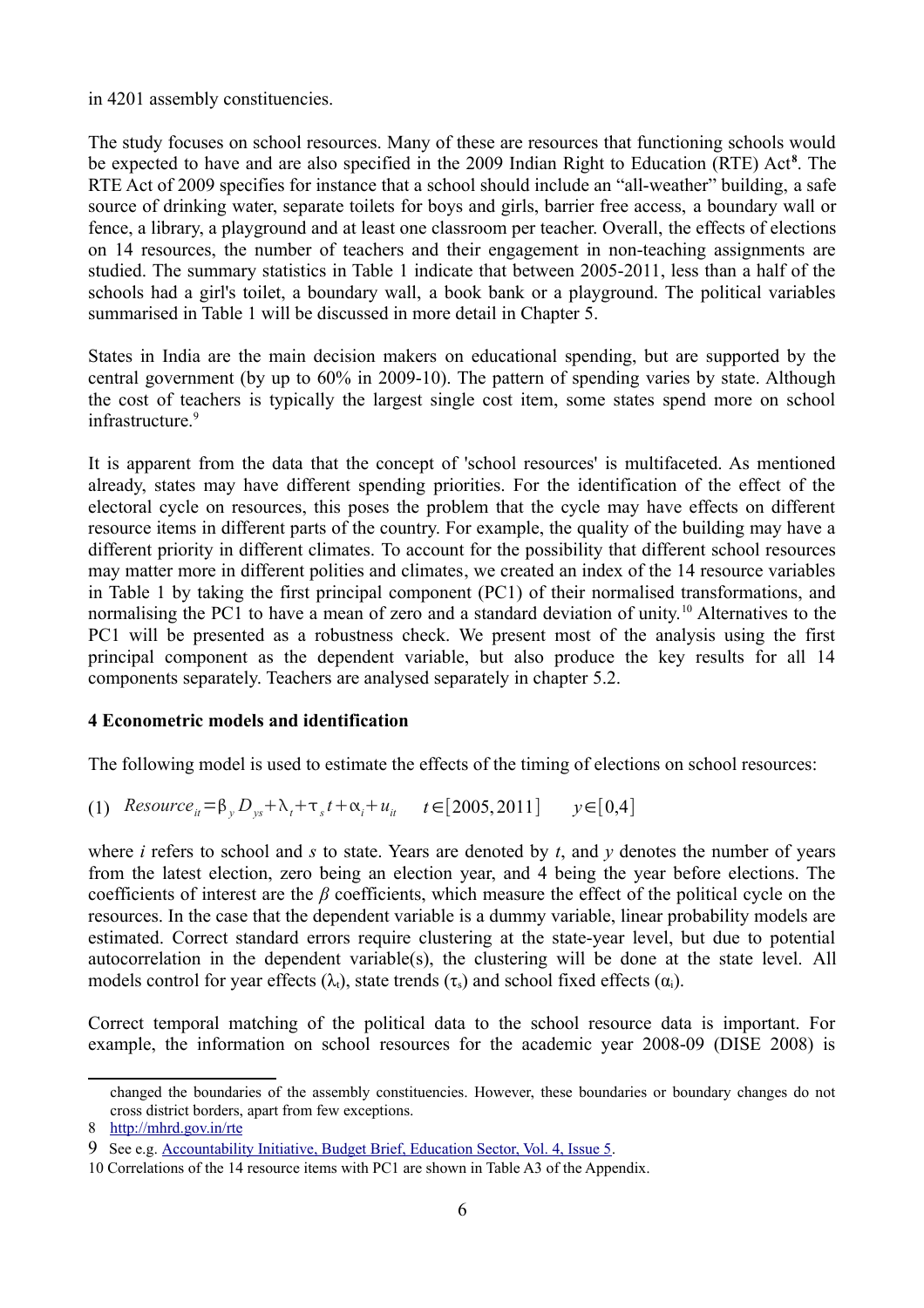collected in the Autumn of 2008, which means that any improvements in resources will have taken place between the Autumn of 2007 and the Autumn of 2008. The improvements were likely to have been carried out at the latest by the end of the fiscal and school years ending around April-June 2008. An opportunistic politician, aiming to influence election results in 2008, would be likely to target such improvements to 2007-2008. In our dataset, the election results for the calendar year 2008 are matched to the DISE 2009 data. Therefore, an effect of the 2008 elections on resources in DISE 2008 would be considered a pre-election effect. In turn, an effect of the 2008 elections on the DISE 2009, would be considered a post-election effect, because improvements are more likely to have been carried out by the newly elected government. In equation 1,  $D_{0s}$  and  $D_{1s}$  refer to the first two post-election years and  $D_{4s}$  to the pre-election year.<sup>[11](#page-8-0)</sup>



#### **Figure 1 Timing of the school resource data and elections, assuming elections in 2008**

Figure 1 illustrates the timing of the data, assuming that elections are held in the calendar year 2008. As the school data are annual, but the election month election varies, it is inevitably impossible to cleanly divide all effects into pre- and post-election effects, and this should be kept in mind when interpreting the results.

The identification of the *β* coefficients relies on the staggered timing of state elections across the 29 states and territories in the sample. In each state, the assembly elections are held every five years. In our sample there are a few exceptions, in which the elections have been held early, and one case in which the elections were held six years apart. Since early (or late) elections may be correlated with the political process, we instrument the timing of the elections with the original, scheduled election cycle. For example, the instrument for the next election year is the fifth year after the previous election. This is identical to the identification strategy used by Khemani (2004) and Cole (2009).

| Year         |          |                     |        |                |          | 94 95 96 97 98 99 00 01 02 03                    |                |              |               |   |              | 04 05 06 07 |          |          | 09     |   |   |          |
|--------------|----------|---------------------|--------|----------------|----------|--------------------------------------------------|----------------|--------------|---------------|---|--------------|-------------|----------|----------|--------|---|---|----------|
| Election     | E        |                     |        |                |          |                                                  |                | $-$ E        |               |   |              |             |          |          |        |   |   | E        |
| Spacing      |          |                     | normal |                |          | short                                            |                |              |               |   | long         |             |          |          | normal |   |   |          |
| OLS dummies  |          |                     |        |                |          |                                                  | 4              |              |               | 2 |              |             |          |          |        |   |   | 0        |
| Instruments  | $\theta$ |                     |        | $\overline{4}$ | $\Omega$ |                                                  | $\overline{2}$ | $\mathbf{0}$ | $\frac{1}{2}$ |   | $2 \sqrt{3}$ | 4           | $\Omega$ | $\theta$ |        | 3 | 4 | $\theta$ |
| Definitions: |          | $E =$ Election year |        |                |          |                                                  |                |              |               |   |              |             |          |          |        |   |   |          |
|              |          |                     |        |                |          | $= 0$ years from election ("Post-Election year") |                |              |               |   |              |             |          |          |        |   |   |          |
|              |          |                     |        |                |          | $= 1$ year from election                         |                |              |               |   |              |             |          |          |        |   |   |          |
|              |          |                     |        |                |          | $2 = 2$ years from election (Control year)       |                |              |               |   |              |             |          |          |        |   |   |          |
|              |          |                     |        |                |          | $=$ 3 years from election                        |                |              |               |   |              |             |          |          |        |   |   |          |
|              |          |                     |        |                |          | = 4 years from election ("Pre-election year")    |                |              |               |   |              |             |          |          |        |   |   |          |

**Table 2 Definition of timing dummies for OLS and IV estimations, hypothetical**

<span id="page-8-0"></span><sup>11</sup> We have also tried alternatives in which we utilise the month of the election more precisely, and define the election year to run from April to March or October to September, but these alternatives would lead to similar results.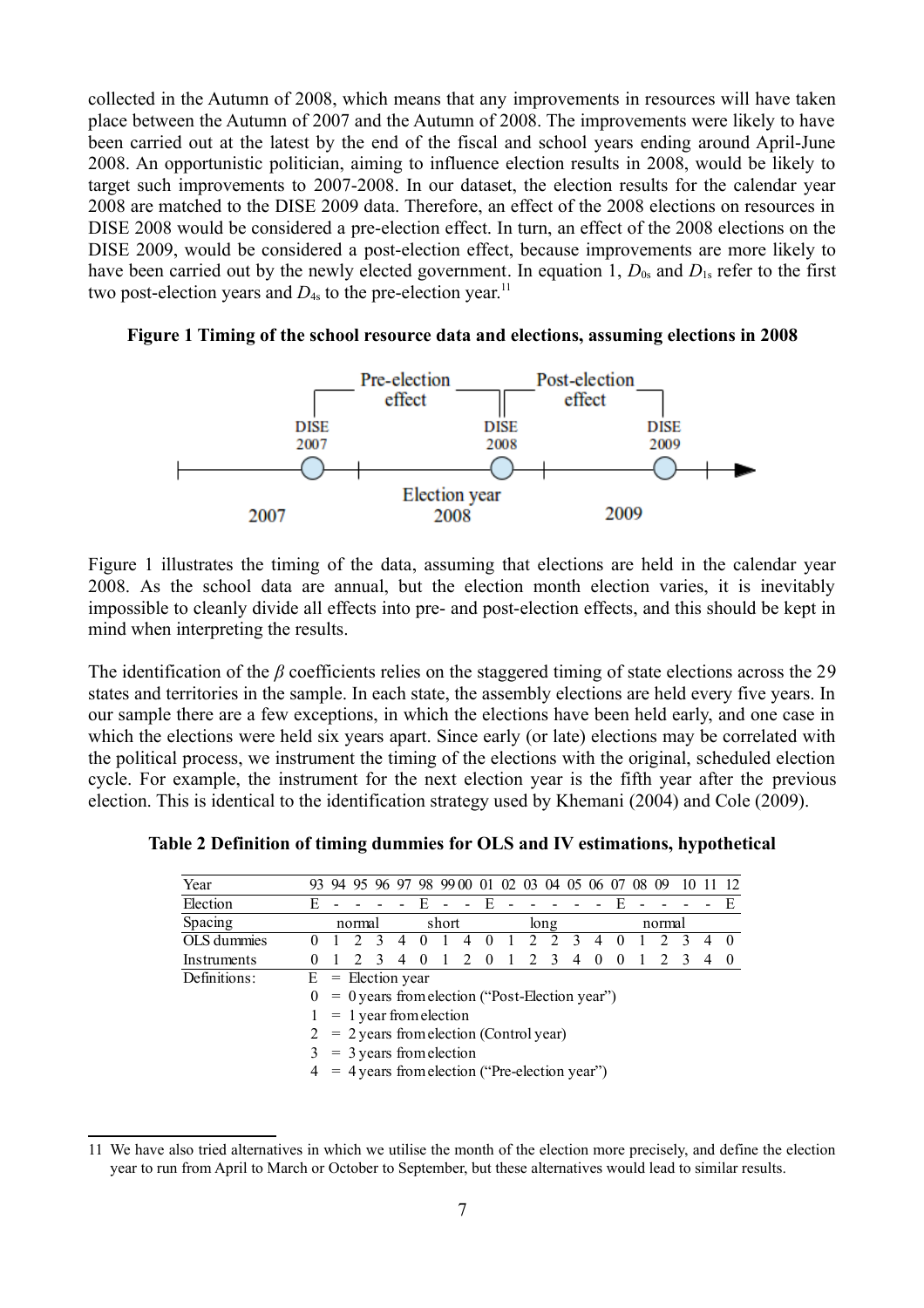Table 2 illuminates the difference between the electoral cycle dummies with OLS and their instrumental variables for a hypothetical set of election cycles. For example, with OLS, there will be a dummy (labelled '4') for each pre-election year, whereas the instrument follows a five year cycle that begins again after each election. **[12](#page-9-0)**

#### **5 Results**

# **5.1 Physical school resources**

The results of model (1) on the effects of the electoral cycle on school resources, using the first principal component as the outcome variable, are shown in columns 1 and 2 of Table 3. Column 1 refers to an OLS model, and column 2 to an instrumental variables (IV) estimation. [13](#page-9-1) All models include school fixed effects, so that the election effects refer to within school deviations. Only the coefficients and standard errors of the electoral cycle dummies are displayed (*β*y coefficients in model 1).

The results indicate that resource provision is characterised by a political cycle; the coefficient estimates become larger closer to the elections, and become statistically significant just before and after the elections. The point of comparison in these models is the year which is furthest away from the elections. As the dependent variable is normalised, the estimates can be interpreted as standard deviations. The estimates for the 'pre-election' year effect suggest an increase of .081 to .088 standard deviations, and slightly lower increases of .077 to .084 standard deviations for the 'postelection' year. The instrumental variable estimates point to somewhat larger effects. Overall, the results suggest that increases in resources take place just prior and right after the elections. One should note that 2005-2011 has been a period of rapid improvement in school resources in India. As the models control for trends for each state, the effects of the electoral cycle capture deviations from these trends. It is important to bare in mind that since the school resource data are annual, but elections can run in nearly any month of the year, a clean-cut division into pre and post effects is not possible.

When the model in column (2) is estimated separately for each of the 14 resources as the outcome variables, we find statistically significant positive pre-election effects for uniforms, girls' toilets, and ramps. Significant positive post-election effects are found for textbooks, uniforms, classrooms per pupil, ramps and medical examinations. These results are shown in Table A4 in the Appendix. As can be seen from the Table, the effects on resources are not strictly confined to the pre and post election years. Some of the resources fall or rise in other years as well. However, for a large subset of the resources, the increases tend to be largest in the pre and post election years. Some of the resource outcomes are measured per pupil, but a separate regression on the number of pupils does not suggest that the electoral cycle would have an effect on the number (results not shown). The results on individual resources will reflect partly the heterogeneity of states, which is why a composite measure of resources is preferable for most of the analysis.

The results of some robustness checks for the model specification in column 2 of Table 3 are presented in the Appendix, Table A5. Firstly, we create two alternative indices of school resources. 'Index 1' is based on a simple addition of the 14 normalised resource variables. This is a linear combination equivalent to PC1, but with an alternative weighting of the items. To address the

<span id="page-9-0"></span><sup>12</sup> The results with OLS or IV are similar, and the overall conclusions of the paper do not hinge on them. The first stages of the IV estimates, where the realised election dummies are instrumented with the scheduled dummies are close to one, with very high statistical significance.

<span id="page-9-1"></span><sup>13</sup> The numbers of observations across models vary slightly due to IV dropping some observations due to collinearity.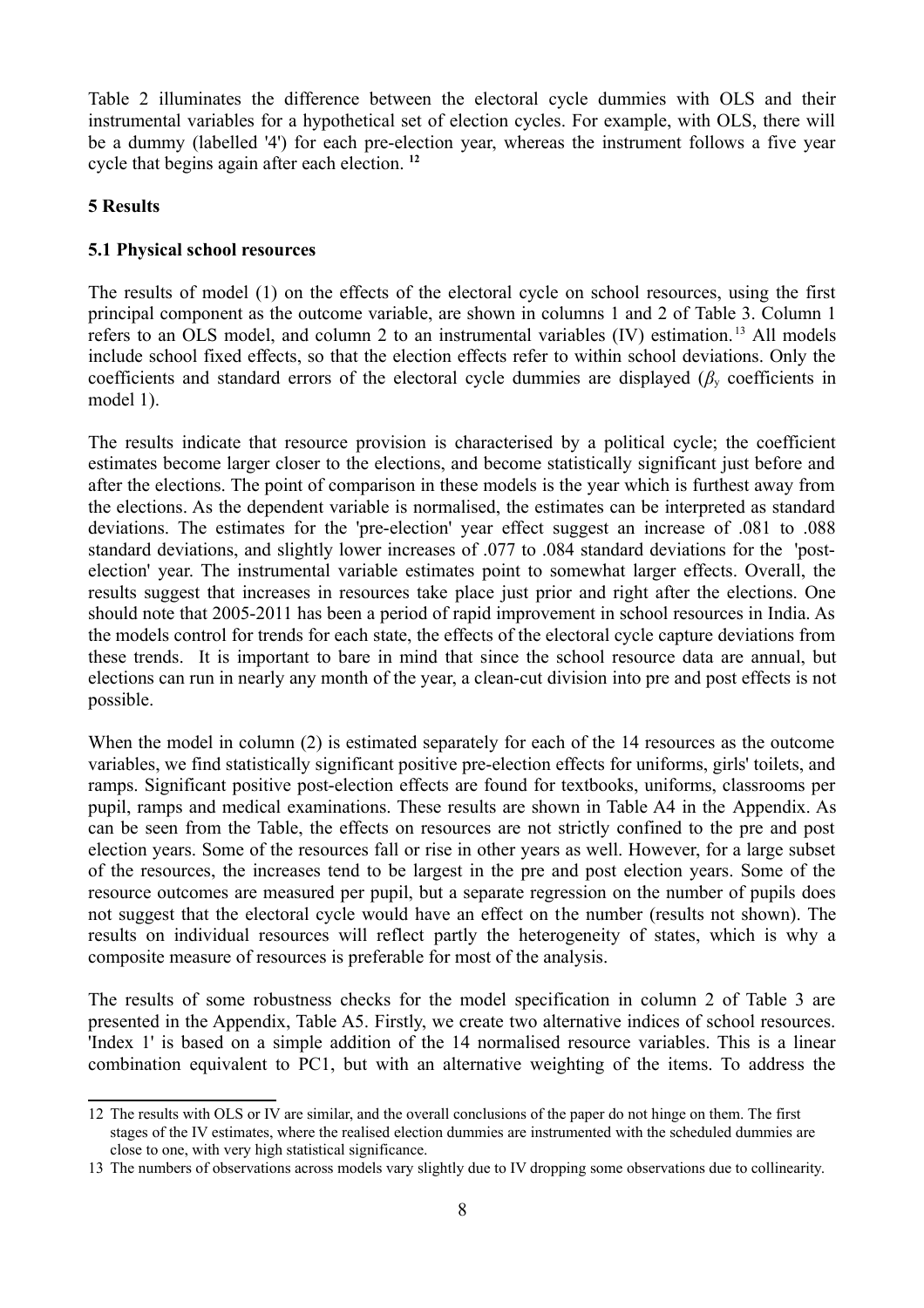possibility that extreme values affect the index, we also create 'Index 2'. In this case all resource variables are transformed into dummy variables, based on whether the value is above the average for public primary schools, and the values are then added up, so that the index for each school is an integer between 0 and 14. The result on the electoral cycles is robust to both of these alternatives. We also test for any effects on private non-aided schools, which are also in the DISE database. We find no effects of electoral cycles of a similar magnitude.

|                             | Dependent: Normalised 1st PC of school resources |             |             |             |  |  |
|-----------------------------|--------------------------------------------------|-------------|-------------|-------------|--|--|
|                             | $[1]$                                            | $[2]$       | $[3]$       | $[4]$       |  |  |
|                             | <b>OLS</b>                                       | IV          | IV          | IV          |  |  |
| <b>Years from Election</b>  |                                                  |             |             |             |  |  |
| $[3]$                       | .021                                             | .032        | .033        | .033        |  |  |
|                             | [.029]                                           | [.034]      | [.034]      | [.034]      |  |  |
| [4] 'Pre-Election'          | .081                                             | .088        | .084        | .088        |  |  |
|                             | $[.028]$ **                                      | $[.029]$ ** | $[.031]$ ** | $[.030]$ ** |  |  |
| [0] 'Post-Election'         | .077                                             | .084        | .084        | .079        |  |  |
|                             | $[.030]$ *                                       | $[.031]$ ** | $[.031]$ ** | $[.037]$ *  |  |  |
| $[1]$                       | .028                                             | .034        | .035        | .035        |  |  |
|                             | $[.029]$                                         | $[.027]$    | [.027]      | $[.027]$    |  |  |
| <b>Interactions</b>         |                                                  |             |             |             |  |  |
| Pre-Election                |                                                  |             | .026        |             |  |  |
| x Competed                  |                                                  |             | [.039]      |             |  |  |
| Post-Election               |                                                  |             |             | .011        |  |  |
| x Aligned                   |                                                  |             |             | [.038]      |  |  |
| Competed                    |                                                  |             | $-013$      |             |  |  |
|                             |                                                  |             | [.045]      |             |  |  |
| Aligned                     |                                                  |             |             | $-0.09$     |  |  |
|                             |                                                  |             |             | [.028]      |  |  |
| <b>Marginal effects</b>     |                                                  |             |             |             |  |  |
| Pre-Election   Not competed |                                                  |             | .084        |             |  |  |
|                             |                                                  |             | $[.031]$ ** |             |  |  |
| Pre-Election   Competed     |                                                  |             | .109        |             |  |  |
|                             |                                                  |             | $[.044]$ *  |             |  |  |
| Post-Election   Not aligned |                                                  |             |             | .079        |  |  |
|                             |                                                  |             |             | $[.037]$ *  |  |  |
| Post-Election   Aligned     |                                                  |             |             | .090        |  |  |
|                             |                                                  |             |             | $[.036]$ *  |  |  |
| Obs                         | 4476106                                          | 4367424     | 4336007     | 4336007     |  |  |
| R <sub>2</sub>              | .304                                             | .304        | .303        | .303        |  |  |

#### **Table 3 Effect of electoral cycle on school resources**

Notes: All models include school fixed effects, state trends and year effects. Standard errors (in brackets) are adjusted for state level clustering. (+, \*, \*\*) refer to statistical significance at 10%, 5% and 1% levels, respectively.

#### **5.1.1 Wooing swing voters or rewarding core voters?**

The 'swing voter' theory would suggest that in an attempt to buy votes, politicians may wish to increase spending in tightly contested or marginal constituencies prior to the elections. The 'core voter' theory in turn would suggest that politicians reward their supporters. Testing for these theories requires some discussion on the political variables summarised at the bottom of Table 1.

As the electoral outcomes are matched to schools at the district level, the electoral outcomes are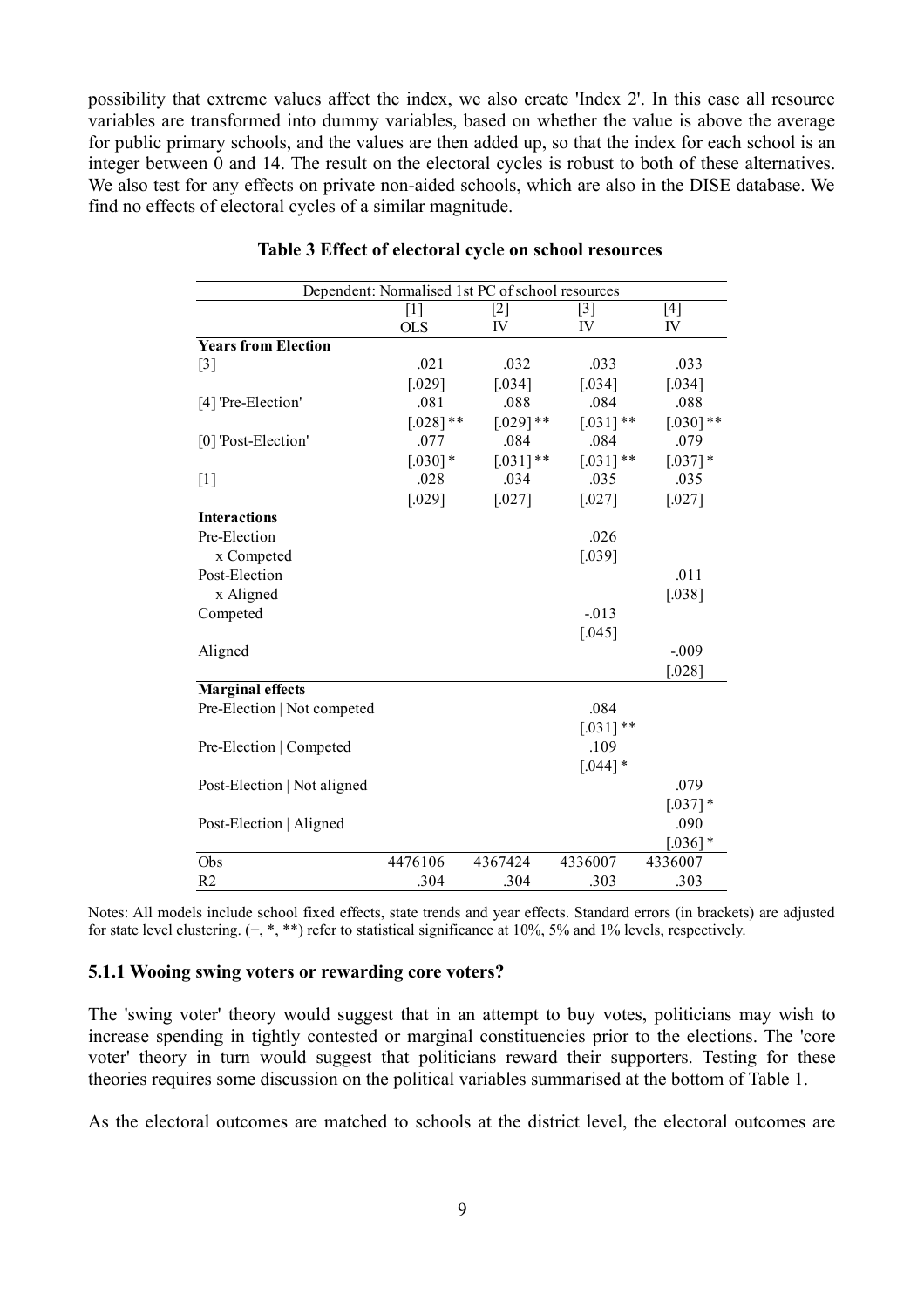averaged across the electoral constituencies of each district.<sup>[14](#page-11-0)</sup> We rely on two key district level political variables. Firstly, we measure political alignment of a district  $(A_d)$  as the proportion of electoral constituencies within a district, where the winning candidate comes from the party that won most seats within the whole state in the latest election. Secondly, possible 'swing' voter areas will be measured as the proportion of tightly contested constituencies in the district  $(T_d)$ . In calculating  $(T_d)$ , we follow Clots-Figueras (2011) and define a 'marginal victory' or a 'tight contest' as one where the winner won by a margin of 3.5% or less. Figure 2 shows the distribution of the margins of victory for Indian Assembly elections over the period 2000-2012. Out of the 10,611 constituency elections in 2000-2012 in our sample, 2386 (22.4%) were won within the 3.5% margin.



**Figure 2 Winning margin for Assembly elections at the constituency level over 2000-2012.**

Notes: Each pillar is 0.005 wide, thus the first 7 pillars, adding up to 0.035 margin, are counted as 'marginal victories'.

To test for the swing voter theory, we study whether schools in districts where the last elections were tightly contested, receive more resources in the immediate pre-election period. For this, we estimate equation (2) below. Then, we test for whether the increases in resources in the immediate post-election period favour those who voted for the winner of the election, as suggested by the core voter model.<sup>[15](#page-11-1)</sup> For this, we estimate equation (3) below. We simply interact the pre or post election dummy with the political variable of interest.

 $P(2)$  *Resource*<sub>it</sub> =  $\beta_3 D_{3s} + \beta_4 D_{4s} + \beta_0 D_{0s} + \beta_1 D_{1s} + \delta D_4 T_{dt} + \gamma T_{dt} + \lambda_t + \tau_s t + \alpha_t + u_{tt}$ 

Here, the marginal effects of interest are  $\beta_4$ , which measures the size of the pre-election effect when none of the constituencies in the district were tightly contested in the last election  $(T_{dt} = 0)^{16}$  $(T_{dt} = 0)^{16}$  $(T_{dt} = 0)^{16}$ , and

<span id="page-11-0"></span><sup>14</sup> Unweighted averages can be taken since constituencies are designed to be of roughly equal size.

<span id="page-11-1"></span><sup>15</sup> We have also for estimated the role of tightly contested elections in the post-election period and political alignment in the pre-election period, but found no significant effects.

<span id="page-11-2"></span><sup>16</sup> Elections are defined here as being tightly competed if the winner's margin of victory was less than 3.5% of the vote. The average in the estimation sample is 0.165, or 16.5% of the constituencies in the district.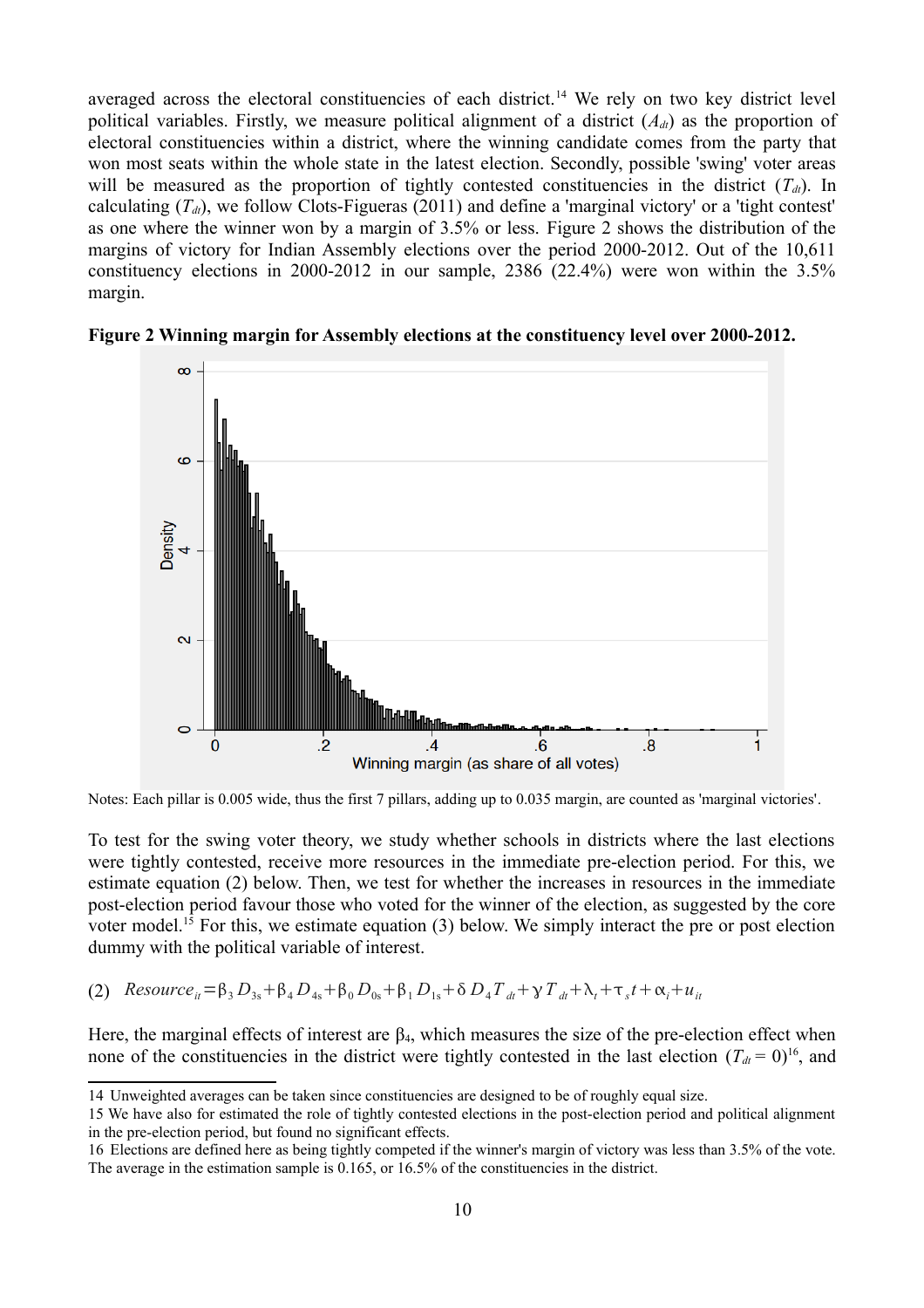secondly,  $\beta_4 + \delta$ , which refers to the case where all constituencies in the district were tightly competed ( $T_d = 1$ ). The interaction parameter  $\delta$  measures the difference between the two extremes. One should keep in mind that  $T_{dt}$  varies over the entire range [0,1], and thus the effects of intermediate values can be interpreted as fractions of δ. When estimated with instrumental variables, the interaction term between  $T_{dt}$  and the schedule-based instrumental variable for  $D_4$  is used as an additional exclusion restriction.<sup>[17](#page-12-0)</sup>

(3) 
$$
Resource_{it} = \beta_3 D_{3s} + \beta_4 D_{4s} + \beta_0 D_{0s} + \beta_1 D_{1s} + \sigma D_0 A_{dt} + \theta A_{dt} + \lambda_t + \tau_s t + \alpha_t + u_{it}
$$

Here, the marginal effects of interest are  $\beta_0$ , which measures the size of the post-election effect when none of the constituencies in the district were aligned with the state government  $(A_{dt} = 0)$ , and  $β<sub>0</sub>+σ$ , which refers to the case where all constituencies in the district were aligned (*A*<sub>*dt*</sub> = 1). The interaction parameter  $\sigma$  measures the difference between the two. Again,  $A_{dt}$  varies in the range [0,1]. The main alignment effect, measured by  $\theta$ , captures whether political alignment leads to higher or lower resources outside the election period in general. Again, the interaction term between  $A_{dt}$  and the instrumental variable for  $D_0$  is used as an additional instrumental variable.

The results of equation (2) are shown in column 3 of Table 3. We find that the interaction parameter (δ) has the expected sign, but is not statistically significant. The marginal effect of the pre-election year is somewhat larger for the tightly contested areas (.109 vs .084 SDs). The general effect of tight competition, as measured by the main effect of competition  $(\gamma)$ , suggests that tightness does not matter in other years.

Column 4 displays the results for equation (3). As with the previous column, the interaction effect has the expected sign, but again it is not statistically significant. The marginal effects at the bottom of the table suggest that the null hypothesis for the absence of the political cycle can be rejected irrespective of whether the constituencies in the district are politically aligned with the party that received the largest share of the votes in the recent election. The general effect of being aligned, as measured by alignment alone, suggests that there are no benefits from being aligned with the state government.

Overall, the results on of this section indicate that while there is clear evidence of a political resource cycle, there is less evidence of the increases in resources being targeted specifically at swing voters and core voters.

# **5.1.2 Determinants of the electoral cycle**

The analysis so far has overlooked the regional diversity of India. This is somewhat inevitable since a sufficient number of states are required to estimate the effects of the electoral cycle accurately with our identification strategy. However, different parts of India can differ substantially with respect to development outcomes such as literacy, sophistication of the electorate and the levels of graft in politics, for example.

In this section we report results on the possible determinants of the electoral cycle. We build on the basic IV estimations in Table 3, column 2, by adding interaction terms between district level fixed factors and the election cycle dummies. We incorporate dimensions of voter sophistication and engagement, in the spirit of previous work (see Akhmedov and Zhuravskaya, 2004 and Shi and Svensson, 2006). Specifically, we interact the election cycle dummies with district-level averages

<span id="page-12-0"></span><sup>17</sup>  $T_{dt}$  is determined prior to the dependent variable, so that simultaneity as a source of endogeneity can be ruled out.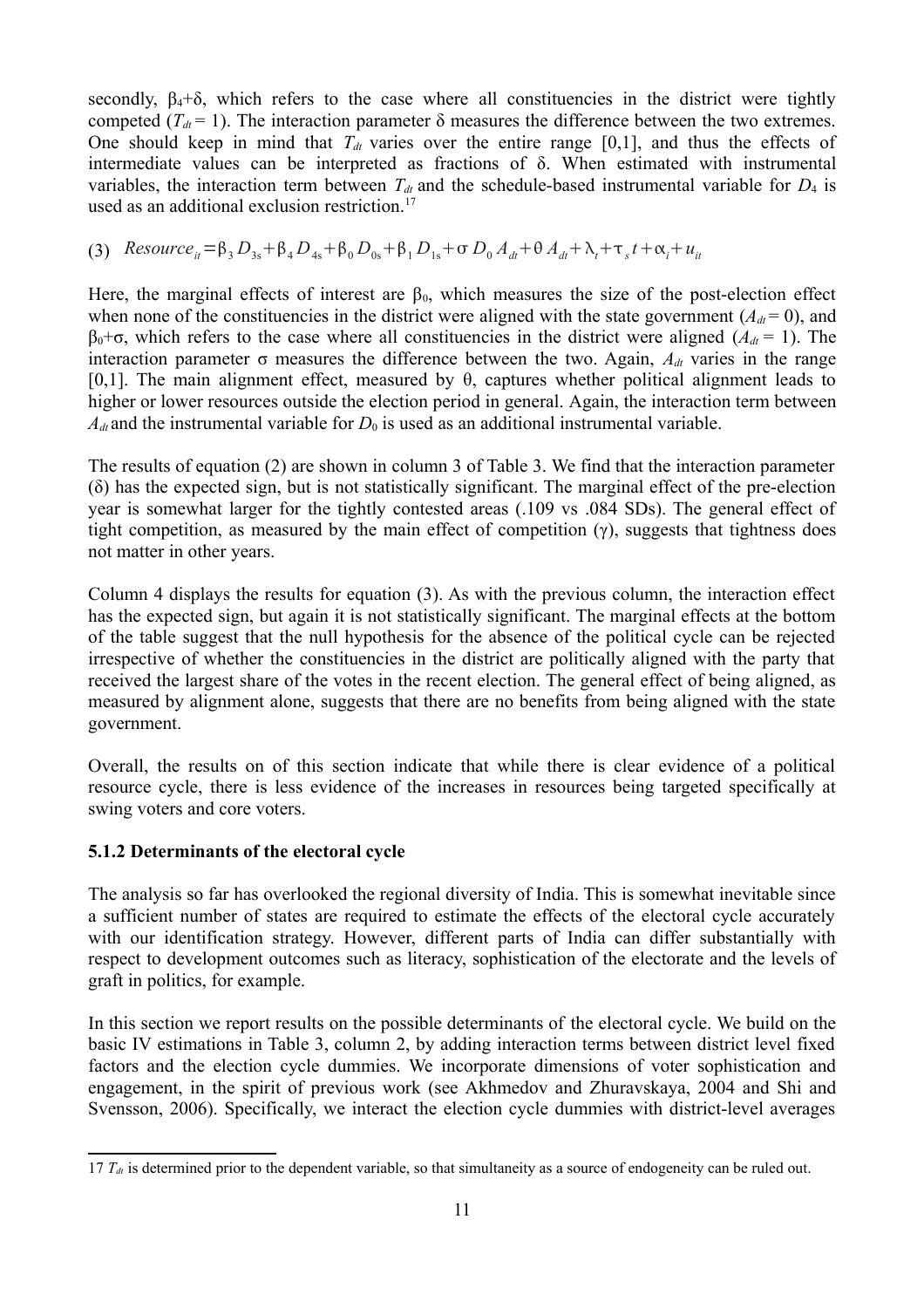for voter turnout in the state elections, female literacy rates and the rate of urbanisation. [18](#page-13-0) Lower voter turnout can reflect a weaker democracy or a lower degree of voter engagement. It is also possible that calculating politicians see more potential for 'vote buying' in areas of low turnout, simply due to a larger pool of potential new voters. Nichter (2008) for instance distinguishes between "vote buying" and "turnout buying", where the latter is defined as rewarding unmobilized supporters for showing up at the polls, and therefore a way for parties to 'activate their passive constituencies'.

Table 4 presents the results of the models, where the election cycle dummies are interacted with district level fixed factors.<sup>[19](#page-13-1)</sup> Note that the main effects of district level variables are absorbed by the school fixed effect, and are therefore not included as separate variables in the models. Column 1 shows the basic IV model of Table 3, with a slightly restricted sample, given that there are some missing observations for a few districts. Separate models are estimated for each district variable.

|                            | $[1]$   |                 | $[2]$    |                   | $[3]$       |                   | [4]             |                 |
|----------------------------|---------|-----------------|----------|-------------------|-------------|-------------------|-----------------|-----------------|
|                            | Coef SE |                 | Coef SE  |                   | Coef SE     |                   | Coef SE         |                 |
| <b>Years from Election</b> |         |                 |          |                   |             |                   |                 |                 |
| $\lceil 3 \rceil$          |         | .033 .034       |          | .358 .116**       | .131 .103   |                   |                 | $.056$ $.033 +$ |
| [4] 'Pre-Election'         |         | $.089$ $.030**$ |          | .437 .083 **      |             | $.345$ $.083**$   | .115            | $.033**$        |
| [0] 'Post-Election'        |         | $.084$ $.032**$ |          | $.275$ $.104**$   |             | $.256$ $.100*$    |                 | $.085$ $.038*$  |
| $\lceil 1 \rceil$          |         | .036 .027       |          | $-0.64$ .113      |             | $.136$ $.071 +$   | .041            | $.024 +$        |
| <b>Interactions</b>        |         |                 |          |                   |             |                   |                 |                 |
| [3] x Voter Turnout        |         |                 |          | $-.504$ .193 **   |             |                   |                 |                 |
| [4] x Voter Turnout        |         |                 | $-537$   | $.132**$          |             |                   |                 |                 |
| [0] x Voter Turnout        |         |                 |          | $-0.298$ $.179$ + |             |                   |                 |                 |
| [1] x Voter Turnout        |         |                 | .143.191 |                   |             |                   |                 |                 |
| [3] x Fem. Literacy        |         |                 |          |                   | $-163$ .141 |                   |                 |                 |
| [4] x Fem. Literacy        |         |                 |          |                   |             | $-418$ .138 **    |                 |                 |
| [0] x Fem. Literacy        |         |                 |          |                   |             | $-0.281$ $.157 +$ |                 |                 |
| [1] x Fem. Literacy        |         |                 |          |                   |             | $-166$ .098 +     |                 |                 |
| [3] x Urbanisation         |         |                 |          |                   |             |                   |                 | $-.100$ .038 ** |
| [4] x Urbanisation         |         |                 |          |                   |             |                   | $-112$ .069     |                 |
| $[0]$ x Urbanisation       |         |                 |          |                   |             |                   | $-0.02$ $0.072$ |                 |
| [1] x Urbanisation         |         |                 |          |                   |             |                   | $-0.023$ .046   |                 |
| Observations               | 4326260 |                 | 4326260  |                   | 4326260     |                   | 4326260         |                 |
| R <sub>2</sub>             | .3036   |                 | 0.3072   |                   | .3047       |                   | .3039           |                 |

**Table 4 Determinants of the electoral cycle, IV estimates**

Notes: All models include school fixed effects, state trends and year effects. Standard errors are adjusted for state level clustering.  $(+, *, **)$  refer to statistical significance at 10%, 5% and 1% levels, respectively. The estimations include schools in 28 states.

The results in Table 4 suggest that the electoral cycle is stronger in districts with lower voter turnout and lower female literacy.<sup>[20](#page-13-2)</sup> Higher levels of literacy and voter turnout reduce the pre and postelection effects. Additionally, these indicators appear to moderate the pre-election effect somewhat

<span id="page-13-0"></span>18 The source for female literacy and the urbanisation rate of districts is the Indian Census of 2011. Histograms showing the distribution of district averages for turnout and female literacy are shown in the Appendix, Figure A1. The summary statistics are shown at the bottom of Table 1. Turnout is measured as the average turnout in a district for the State Assembly Elections between 2000-2012. The results would be robust to using only the pre-period turnout from 2000-2004.

<span id="page-13-1"></span>19 We have also interacted the election cycle dummies with the proportion of scheduled castes and scheduled tribes in the districts, as caste identity is considered to play a role in voting behaviour in India, but these do not to play a role in explaining the cycles we observe.

<span id="page-13-2"></span>20 We also estimated the models using average male literacy, which has a higher mean and a lower variance than female literacy. The results were similar, but not as strong as with female literacy, as measured by the R-squared.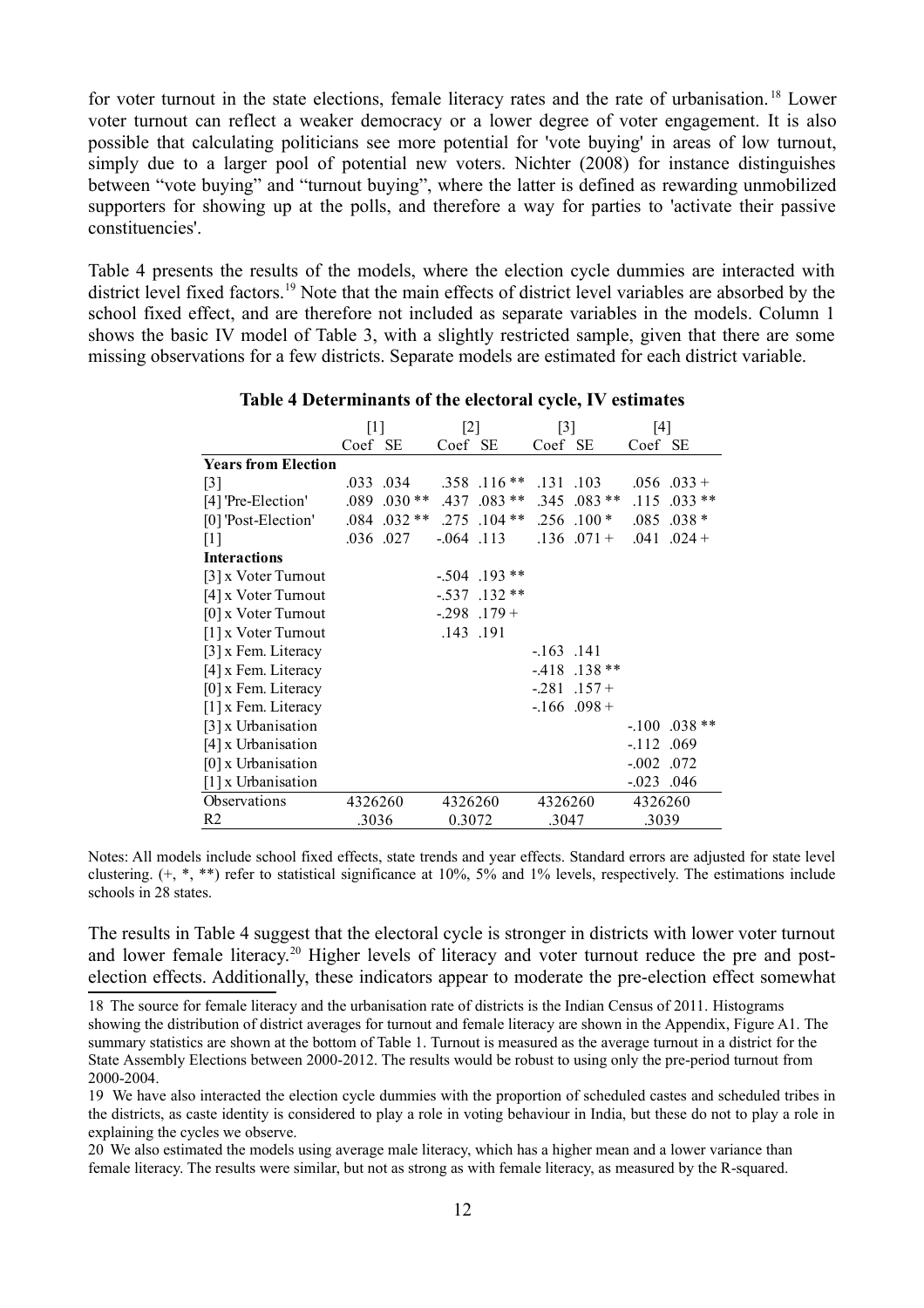more strongly; an effect which could be argued to be generated by rulers intending to impress a myopic electorate. The link with urbanisation is not as strong.

Figure 3 tells us more about the geographical distribution of areas with lower rates of voter turnout and female literacy. The districts with a turnout below the median (67.3%) are scattered across the country, but tend to be much more prevalent in the Northern States around the Ganges river, particularly in the states of Uttar Pradesh and Bihar. This division of the sample is likely to correlate with the political culture of the states and potentially a range of other variables, such as education (see e.g. Diwakar, 2010 for a state-level analysis of the correlates of voter turnout in India). Figure 3 also divides the districts to those with lower and higher female literacy.

#### **Figure 3 Districts with low voter turnout and low female literacy**



Notes: Left figure: Dark denotes below median turnout (< 67.3%). Right figure: Dark denotes districts with female literacy rates below the median (< 63.6%). Sources: State Assembly Election turnout rates from the Election Commission for 2000-2012 and Census 2011.

To our knowledge, the role of voter turnout in the political cycles is an under-explored question. As mentioned above, voter turnout could reflect the functioning of democracy in general. However, it is possible that lower degrees of voter turnout merely act as a proxy for specific features of the political system that create the electoral cycles. These 'deep causes' behind the electoral cycles may be operating largely at the level of the state, since that is the level at which the primary school system is operated in India. The fact that we failed to find substantial targeting of resources in Section 5.1 suggests that the cycles are at least as much a manifestation of incompetence, than simply rational calculus of politicians. A further possible interpretation of the relevance of voter turnout is a more mechanical one – that cycles are an attempt by politicians to mobilise new voters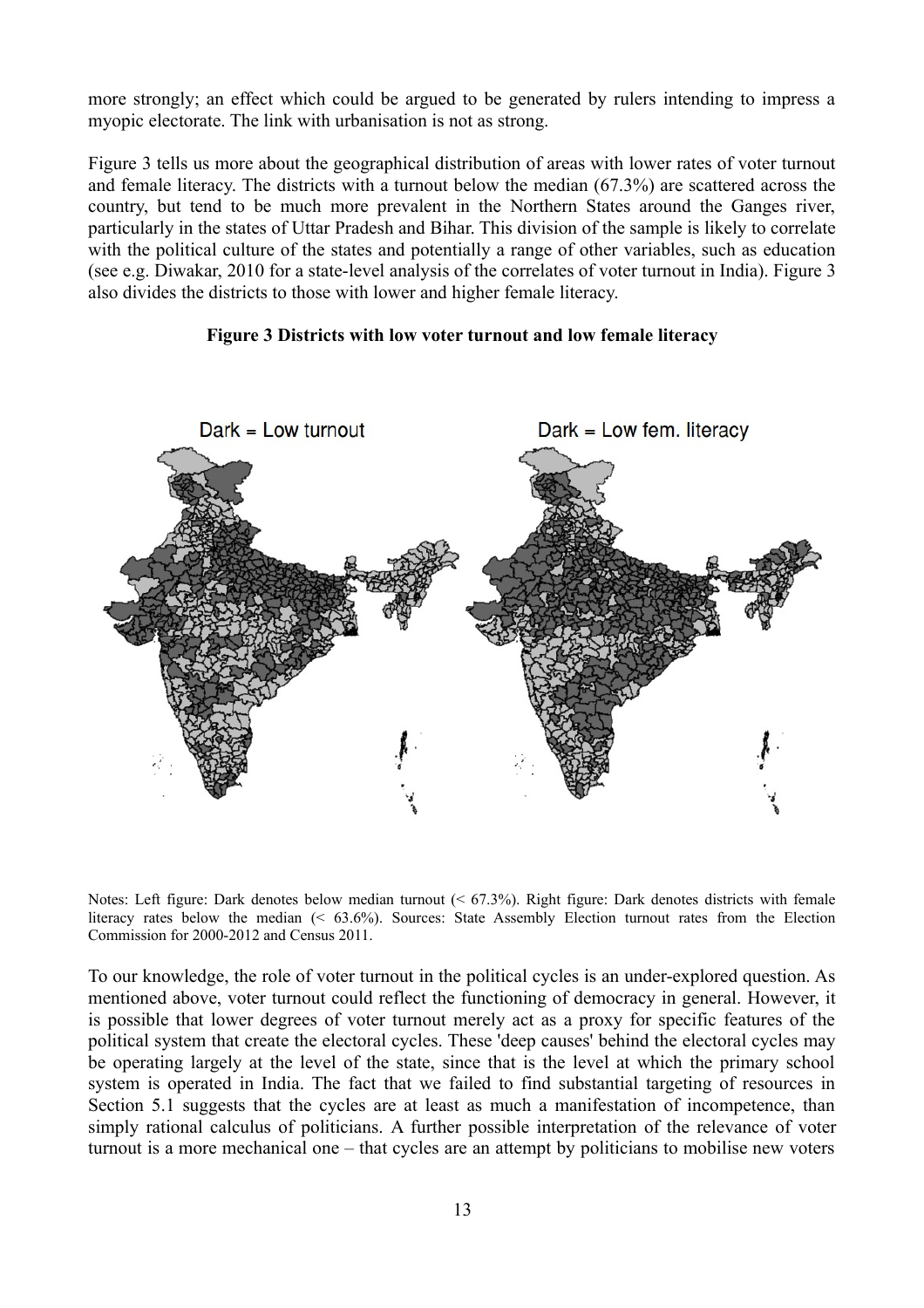at the polls, and with lower levels of turnout, the cycles would be larger. Discriminating between these and other possible explanations is beyond the scope of this study.

#### **5.2 Teachers and their time use**

The literature on human capital production functions indicates that teachers are the most important school resource (see e.g. Glewwe et al., 2014). In the Indian context, depending on the state, teacher salaries contribute an average of 40% of the education budget (see footnote 9 for a reference). Regular primary school teachers in India have traditionally been civil servants on permanent contracts and thus there is a degree of inflexibility in their recruitment. It might be more difficult for states to manipulate the numbers of teachers, at least with respect to the ones who are already working.

On the other hand, teachers can be politically active, and it has been reported elsewhere that during election years, the work of teachers may be disturbed by duties related to the organisation of the elections, or personal political activism (see for instance Kingdon and Muzammil 2009 and Béteille, 2009).

Using the same estimation framework as for physical school resources, we test whether the number of teachers per school and the days spent on non-teaching assignments per teacher are affected by the political cycle. These non-teaching assignments exclude training.

| Dependent: Number of teachers in school |                            |                                   |           |                                                                      |                                               |  |  |
|-----------------------------------------|----------------------------|-----------------------------------|-----------|----------------------------------------------------------------------|-----------------------------------------------|--|--|
|                                         |                            |                                   |           |                                                                      |                                               |  |  |
| Coef                                    | SЕ                         | Coef                              | <b>SE</b> | Coef                                                                 | <b>SE</b>                                     |  |  |
|                                         |                            |                                   |           |                                                                      |                                               |  |  |
| .075                                    | .053                       | .214                              | .318      | .038                                                                 | .180                                          |  |  |
| .021                                    | .073                       |                                   | .450      | $-244$                                                               | .331                                          |  |  |
| .014                                    |                            |                                   |           |                                                                      | .465                                          |  |  |
| .049                                    | $.025*$                    |                                   | .157      | .150                                                                 | $.078 +$                                      |  |  |
|                                         |                            |                                   |           |                                                                      |                                               |  |  |
|                                         |                            | $-215$                            | .479      |                                                                      |                                               |  |  |
|                                         |                            | .647                              | .650      |                                                                      |                                               |  |  |
|                                         |                            |                                   | $.426*$   |                                                                      |                                               |  |  |
|                                         |                            | $-162$                            | .234      |                                                                      |                                               |  |  |
|                                         |                            |                                   |           | .061                                                                 | .249                                          |  |  |
|                                         |                            |                                   |           | $-238$                                                               | .282                                          |  |  |
|                                         |                            |                                   |           | .411                                                                 | .393                                          |  |  |
|                                         |                            |                                   |           | $-163$                                                               | .120                                          |  |  |
|                                         |                            |                                   |           |                                                                      |                                               |  |  |
|                                         |                            |                                   |           |                                                                      |                                               |  |  |
|                                         | <b>Years from Election</b> | $[1]$<br>.064<br>4308609<br>.0379 |           | 2 <br>$-405$<br>$-.630$ .287 $*$<br>.161<br>.994<br>4308609<br>.0412 | $\lceil 3 \rceil$<br>.429<br>4308609<br>.0388 |  |  |

#### **Table 5 Effects of the electoral cycle on the number of teachers, IV estimates**

Notes: All models include school fixed effects, state trends and year effects. Standard errors are adjusted for state level clustering. (+, \*, \*\*) refer to statistical significance at 10%, 5% and 1% levels, respectively.

Starting with the number of teachers, the results in Table 5 (column 1) indicate that there is no statistically significant pre or immediate post-election effect on the number of teachers. However, there is a positive effect a year after the elections. This suggests that teachers may not be a strategic resource that can be manipulated immediately pre or post the election period. The positive impact observed a year after the elections could arise from the hiring of new teachers, as part of an education strategy designed by the new government.

In columns 2 and 3, the election cycle dummies are interacted with district averages for voter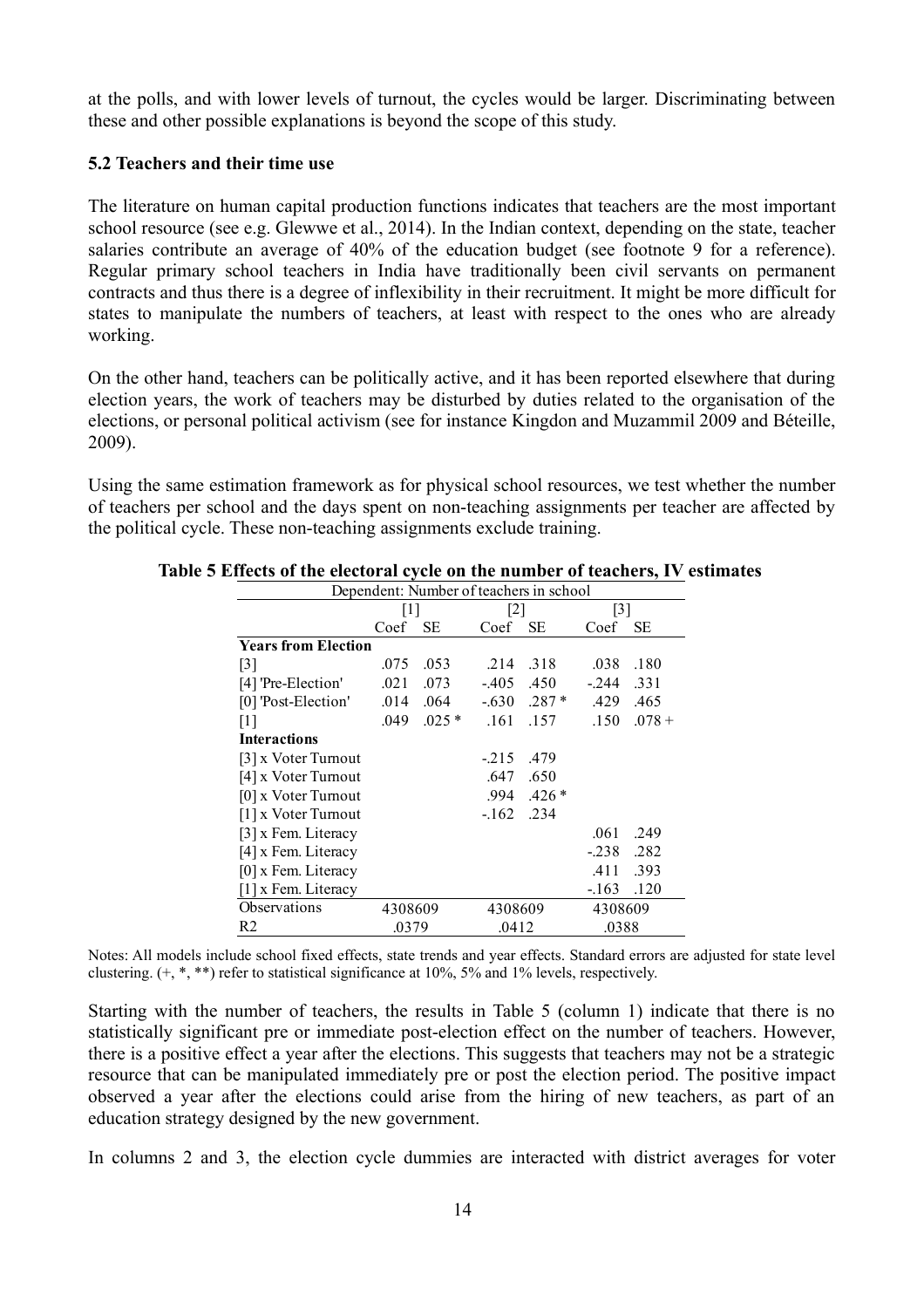turnout and female literacy. Now the results indicate that at higher levels of voter turnout, that the number of teachers is more likely to rise right after the elections. Conditional on all the control variables, a 10 percentage points higher voter turnout rate would lead to about 0.1 more teachers per school in the post-election year, compared to the control year (which is the one two years from the election). With a low rate of turnout, say 50%, the marginal effects in column 2 would suggest close to no electoral effects. The post-election increase in teachers in districts with a high level of turnout might represent the educational strategy of the new government or the fulfilment of an electoral promise. The interaction terms with female literacy however, are not statistically significant.

|                                   | $\lceil 1 \rceil$ |           | $\lceil 2 \rceil$ |                   | [3]            |                    |
|-----------------------------------|-------------------|-----------|-------------------|-------------------|----------------|--------------------|
|                                   | Coef              | SE.       | Coef              | <b>SE</b>         | Coef           | SЕ                 |
| <b>Years from Election</b>        |                   |           |                   |                   |                |                    |
| $\lceil 3 \rceil$                 | .184              | .288      |                   | 1.238 1.553       |                | 363 1.280          |
| [4] 'Pre-Election'                |                   | .351 .282 |                   | $2.830$ 1.254 $*$ |                | $1.429$ .761 +     |
| [0] 'Post-Election'               |                   | .490 .422 |                   | $6.887$ 1.540 **  |                | 3.214 1.416 *      |
| $\lceil 1 \rceil$                 | .614              | $.357 +$  |                   | $2.356$ 1.181 $*$ |                | $2.919$ 1.519 +    |
| <b>Interactions</b>               |                   |           |                   |                   |                |                    |
| $\lceil 3 \rceil$ x Voter Turnout |                   |           | $-1.6202.528$     |                   |                |                    |
| [4] x Voter Turnout               |                   |           |                   | $-3.781$ 2.098 +  |                |                    |
| [0] x Voter Turnout               |                   |           |                   | $-9.905$ 2.354 ** |                |                    |
| [1] x Voter Turnout               |                   |           | $-2.703$ 1.939    |                   |                |                    |
| $[3]$ x Fem. Literacy             |                   |           |                   |                   |                | $-353$ 1.967       |
| [4] x Fem. Literacy               |                   |           |                   |                   | $-1.782$ 1.413 |                    |
| [0] x Fem. Literacy               |                   |           |                   |                   |                | $-4.469$ 1.933 $*$ |
| [1] x Fem. Literacy               |                   |           |                   |                   |                | $-3.786$ 2.165 +   |
| Observations                      | 4308572           |           | 4308572           |                   | 4308572        |                    |
| R2                                | .0117             |           | .0129             |                   | .0120          |                    |

**Table 6 Effects of the electoral cycle on the number of non-teaching days, IV estimates**  Dependent: Number of non-teaching days per teacher

Notes: All models include school fixed effects, state trends and year effects. Standard errors are adjusted for state level clustering. (+, \*, \*\*) refer to statistical significance at 10%, 5% and 1% levels, respectively.

In Table 6, the same estimations are repeated for the days that teachers spend on non-teaching assignments (excluding training), averaged over all lower primary school teachers in the school. The non-teaching days reported in DISE refer to the previous academic year. Supposing that elections are held in April 2008, and teachers are used for staffing the polling stations and counting the votes, these assignments would be reported in the DISE 2008, leading to a significant preelection effect. But if the elections were in November 2008, they would be reported in the DISE 2009, leading to a significant post-election effect. Thus election-related activity can be picked up by both pre and post-election dummies.

The results in the first column suggest a positive, but only marginally significant effect for the year after the elections. However, the differences are again sharper, depending on the level of voter turnout and in this case also female literacy. Pre-election effects are positive in districts with lower turnout and literacy and moderated by higher turnout and literacy. The fact that we observe both pre and post-election effects here is consistent with the hypothesis that teachers do get significant duties during elections, but these tend to be confined to areas with less informed and engaged voters. This may reflect differences in teacher's political involvement.

The magnitudes of the estimates for non-teaching assignments are not large. The post-election effect for every additional 10 percentage point increase in voter turnout is about 1 day per teacher per academic year, which, if correct, should not have a major effect on learning. On the other hand, these duties are more concentrated to certain schools and certain individuals, meaning that the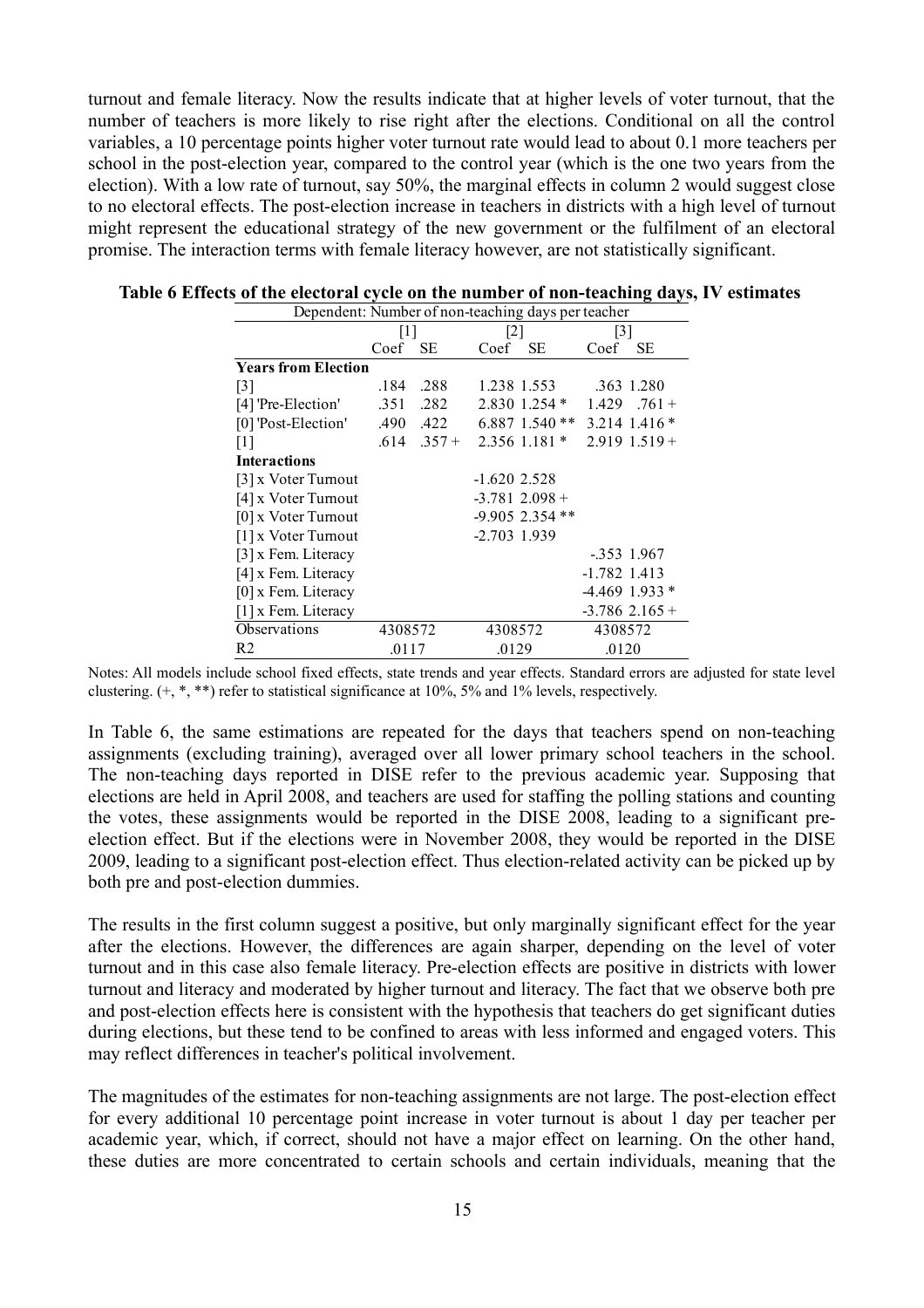effects can be very different for different pupils. Secondly, the days reported to the formal register database may or may not fully reflect the reality. The evidence on teacher absences in India (e.g. Kremer et al. 2005) suggests that days spent in non-teaching activities can well be grossly under reported.

#### **6 Effect of electoral cycle on learning outcomes**

The fact that school resources are muddled by political interests in areas with lower literacy and civic disengagement can perpetuate geographical inequalities from a longer term perspective. As a final exercise, we study the effects of the electoral cycle on learning outcomes.

The DISE data does not have good data on learning outcomes.<sup>[21](#page-17-0)</sup> We assess the effects on learning outcomes using the literacy and numeracy data collected by the ASER Centre<sup>[22](#page-17-1)</sup>. ASER has carried out an annual survey of rural school children since 2005, which is representative at district level. We use the data from 2005 to 2010, and merge it directly to the data on state electoral cycle.

It is not *ex ante* clear how electoral cycles in school resources should affect learning. The first problem is that physical school resources during the period have risen quickly, and that electoral cycles, while real, contribute only to variations around this improvement. Secondly, since the lower primary school lasts five years in most states, all pupils will experience the potential effects of the electoral cycle during their schooling. Thus the relevant question is; what stage of the electoral cycle is the best or the worst time to begin school? Here we should emphasise that if the net effect of electoral cycles on learning outcomes is negative, but the timing of the cycle does not matter, we should not be able to find any effect on learning outcomes. In other words, we will not be able to identify any net effect of the electoral cycle, only whether it is worse or better to begin school during a particular point of the electoral cycle.

All children in the households sampled by ASER were tested for their literacy and numeracy skills. In 2005, 6-14 year olds were covered, and in later surveys the coverage was expanded to 3-16 year olds. We restrict the sample to 6-14 year olds, leaving us with a sample of about two million tested children for the years 2005 to 2010. The learning outcome measures in the ASER surveys are based on categorical tests. Reading skills of pupils are categorised into five levels: ability to read a story (5), paragraph (4), sentence (3), a word (2), or nothing (1). Numeracy is measured in four similar categories: ability to divide (4), subtract (3), recognise a number (2), or nothing (1). To simplify the measure of outcomes, we compute an age-specific z-score for each pupil in both reading and numeracy. Each pupil gets assigned the median z-score in his/her age-specific skill category.<sup>[23](#page-17-2)</sup>

We begin by taking all 6-14 year olds in the ASER survey, and compute their predicted year of starting school. Determining the year of starting school is not entirely straightforward. For each child, their age and class in school are provided. Both age and class are subject to potential measurement error (possibly with larger errors in class), and we also know that progression in

<span id="page-17-0"></span><sup>21</sup> DISE has information on proportions of pupils that pass or obtain a grade of more then 60% in year 5 final exam. However, these are not based on a standardised test or comparable across schools and not necessarily indicative of skills.

<span id="page-17-1"></span><sup>22</sup> [www.asercentre.org/](http://www.asercentre.org/)

<span id="page-17-2"></span><sup>23</sup> For example, if 10% of 6-year old children can read a paragraph (the second highest category) and 5% can read a story (highest), then the ones who can read a story are assigned  $z = 1.96$  as  $\Phi^{-1}[1-(.05/2)] = \Phi^{-1}[.975] = 1.96$ , while those who can read a paragraph are assigned  $z = 1.28$  as  $\Phi^{-1}[1 - 0.05 - (0.10/2)] = \Phi^{-1}[0.90] = 1.28$ . The z-score for each level is based on distributions in the 2005 data, and applied to all consecutive years. The advantage of this is that we do not need to model each level of achievement separately, but instead make an educated assumption about the relative distance between the levels of achievement.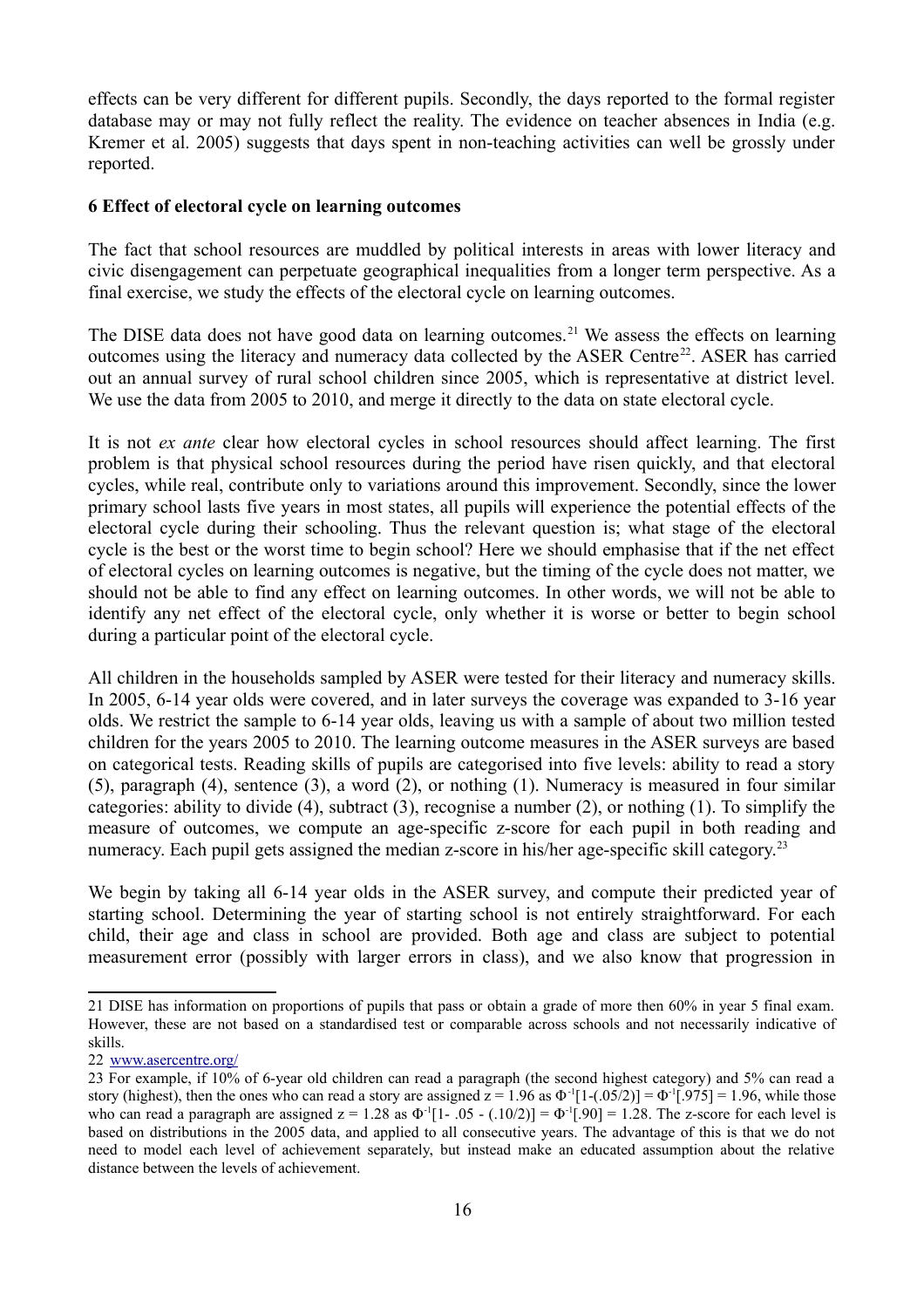school may not be automatic, and dropping out is common. Since the modal age of first graders is six, it is reasonable to assume that the year of starting school is 'Current year – age  $+ 6'$ . This will be the preferred assumption. The alternative is to compute 'Current year – class  $+1'$  as the year of starting school. Since class contains more missing observations, the determination of a starting year based on age has the additional advantage that it also covers individuals who have quit school and do not report class.

The starting year of school is then matched to the timing of the elections. Here, using the electoral cycle as an instrumental variable for school resources is not appropriate, since elections may affect other factors besides school resources, which in turn affect learning. Teachers' absences during the election year due to electoral duties is one possibility. As such, the estimates we provide are reduced form ones, and we cannot claim that any possible effects would be driven exclusively by school resources. In fact, despite vast improvements in school resources, the skills measured by the ASER have been stagnating over the period we observe.

The precise OLS model to be estimated is

(4)  $\text{zscore}_{it} = \beta_y D_{ys} + \Lambda_t + \Omega_d + u_{it}$   $t \in [2005, 2011]$   $y \in [0, 4]$ ,

where *i* refers to pupils, *s* to state and *d* to district. As before, *y* measures the number of years from the latest election, zero being an election year, and 4 being the year before elections. The coefficients of interest are the *β* coefficients. The age of the pupils is controlled for with agespecific scores.  $\Lambda_t$  controls for survey year effects. District fixed effects are controlled for with  $\Omega_d$ . Standard errors are clustered at the state level.

| $\mathbf{v}$ . $\mathbf{v}$ announce $\mathbf{v}$ | Obs.    | Mean   | S.D. | Min      | Max  |
|---------------------------------------------------|---------|--------|------|----------|------|
| Year (ASER)                                       | 1865352 | 2007.6 | 1.6  | 2005     | 2010 |
| Read nothing                                      | 1803846 | .082   | .275 | $\theta$ | 1    |
| Read word                                         | 1803846 | .157   | .364 | $\theta$ | 1    |
| Read sentence                                     | 1803846 | .175   | .380 | 0        | 1    |
| Read paragraph                                    | 1803846 | .191   | .393 | $\theta$ | 1    |
| Read story                                        | 1803846 | .395   | .489 | $\theta$ |      |
| Reading z-score                                   | 1803846 | .048   | .857 | $-3.15$  | 2.51 |
| Maths nothing                                     | 1793597 | .103   | .304 | $\theta$ | 1    |
| Maths number                                      | 1793597 | .363   | .481 | $\theta$ | 1    |
| Maths subtract                                    | 1793597 | .241   | .428 | $\theta$ | 1    |
| Maths divide                                      | 1793597 | .294   | .455 | $\theta$ | 1    |
| Maths z-score                                     | 1793597 | .102   | .846 | $-2.34$  | 3.08 |
| Age                                               | 1865352 | 9.66   | 2.35 | 6        | 14   |
| Class                                             | 1751716 | 4.08   | 2.08 | 1        | 8    |
| Years from elections at age 6                     |         |        |      |          |      |
| $\theta$                                          | 1865352 | .203   | .402 | $\theta$ | 1    |
| 1                                                 | 1865352 | .191   | .393 | $\theta$ | 1    |
| 2                                                 | 1865352 | .191   | .393 | $\theta$ | 1    |
| 3                                                 | 1865352 | .208   | .406 | $\theta$ | 1    |
| 4                                                 | 1865352 | .208   | .406 | 0        | 1    |
| Coverage: 563 districts in 27 states              |         |        |      |          |      |

**Table 7 Summary statistics, ASER** (6-14 year olds)

Notes: The mean of z-scores is above zero and S.D lower than unity due to normalisation being made using the 2005 data only.

Table 7 presents the summary statistics for the ASER sample used. The results of the regression models are presented in Tables 8 and 9, for both OLS and IV models and for both reading and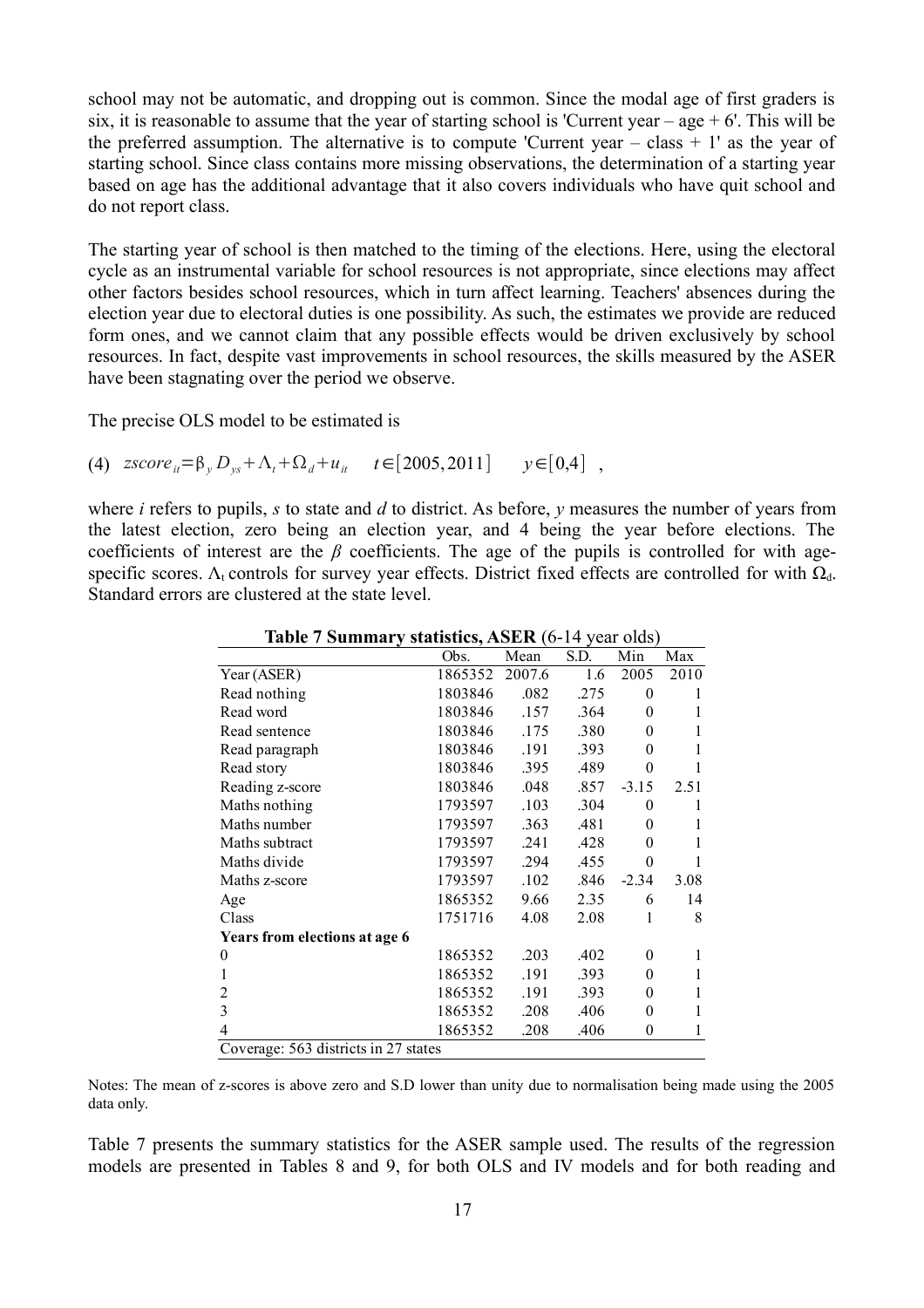mathematical skills respectively. The results of separate IV models with interaction terms for both voter turnout and female literacy are also shown.

|                            |            |          |          | Reading: Age-specific z-score |          |           |          |      |
|----------------------------|------------|----------|----------|-------------------------------|----------|-----------|----------|------|
|                            | [1]        |          | [2]      |                               | [3]      |           | [4]      |      |
|                            | <b>OLS</b> |          | IV       |                               | IV       |           | IV       |      |
|                            | Coef       | SE       | Coef     | <b>SE</b>                     | Coef     | <b>SE</b> | Coef     | SЕ   |
| <b>Years from Election</b> |            |          |          |                               |          |           |          |      |
| $[3]$                      | $-.005$    | .005     | $-.004$  | .005                          | $-.008$  | .017      | $-0.013$ | .022 |
| [4] 'Pre-Election'         | $-.004$    | .006     | .001     | .004                          | $-0.06$  | .017      | .021     | .018 |
| [0] 'Post-Election'        | $-011$     | $.004**$ | $-.008$  | $.004*$                       | $-0.06$  | .027      | $-.003$  | .019 |
| $[1]$                      | $-010$     | .006     | $-0.016$ | $.006**$                      | $-0.051$ | .034      | $-0.027$ | .029 |
| <b>Interactions</b>        |            |          |          |                               |          |           |          |      |
| [3] x Voter Turnout        |            |          |          |                               | .006     | .029      |          |      |
| [4] x Voter Turnout        |            |          |          |                               | .010     | .027      |          |      |
| $[0]$ x Voter Turnout      |            |          |          |                               | $-.004$  | .042      |          |      |
| [1] x Voter Turnout        |            |          |          |                               | .053     | .048      |          |      |
| $[3]$ x Fem. Literacy      |            |          |          |                               |          |           | .016     | .035 |
| [4] x Fem. Literacy        |            |          |          |                               |          |           | $-0.033$ | .029 |
| $[0]$ x Fem. Literacy      |            |          |          |                               |          |           | $-0.09$  | .030 |
| [1] x Fem. Literacy        |            |          |          |                               |          |           | .016     | .041 |
| Observations               | 1833691    |          | 1803846  |                               | 1803846  |           | 1780281  |      |
| R2                         | .0009      |          | .0009    |                               | .0009    |           | .0009    |      |

#### **Table 8 Electoral cycle and reading skills in ASER data, years 2005-2010 pooled**

Notes: District fixed effects, survey year controls, state level clustering. (+, \*, \*\*) refer to statistical significance at 10%, 5% and 1% levels, respectively.

|                                   |            | Mathematics: Age-specific z-score |          |           |                   |           |          |           |
|-----------------------------------|------------|-----------------------------------|----------|-----------|-------------------|-----------|----------|-----------|
|                                   | [1]        |                                   | [2]      |           | $\lceil 3 \rceil$ |           | [4]      |           |
|                                   | <b>OLS</b> |                                   | IV       |           | IV                |           | IV       |           |
|                                   | Coef       | <b>SE</b>                         | Coef     | <b>SE</b> | Coef              | <b>SE</b> | Coef     | <b>SE</b> |
| <b>Years from Election</b>        |            |                                   |          |           |                   |           |          |           |
| $[3]$                             | $-0.04$    | .004                              | $-0.06$  | $.003 +$  | $-.031$           | $.015*$   | $-0.033$ | .024      |
| [4] 'Pre-Election'                | $-.004$    | .005                              | $-0.06$  | .007      | $-0.046$          | $.017**$  | .010     | .019      |
| [0] 'Post-Election'               | $-.009$    | $.003**$                          | $-0.09$  | $.003**$  | .007              | .022      | $-0.011$ | .021      |
| $[1]$                             | $-0.07$    | .006                              | $-0.014$ | $.005**$  | $-061$            | $.016**$  | $-0.035$ | $.019 +$  |
| <b>Interactions</b>               |            |                                   |          |           |                   |           |          |           |
| $\lceil 3 \rceil$ x Voter Turnout |            |                                   |          |           | .039              | .024      |          |           |
| [4] x Voter Turnout               |            |                                   |          |           | .062              | $.026*$   |          |           |
| $[0]$ x Voter Turnout             |            |                                   |          |           | $-0.024$          | .036      |          |           |
| $[1]$ x Voter Turnout             |            |                                   |          |           | .073              | $.023**$  |          |           |
| $[3]$ x Fem. Literacy             |            |                                   |          |           |                   |           | .045     | .039      |
| $[4]$ x Fem. Literacy             |            |                                   |          |           |                   |           | $-0.025$ | .030      |
| $[0]$ x Fem. Literacy             |            |                                   |          |           |                   |           | .003     | .033      |
| [1] x Fem. Literacy               |            |                                   |          |           |                   |           | .034     | .029      |
| Observations                      | 1823293    |                                   | 1793597  |           | 1793597           |           | 1770246  |           |
| R <sub>2</sub>                    | .0032      |                                   | .0031    |           | .0031             |           | .0030    |           |

|  | Table 9 Electoral cycle and mathematics skills in ASER data, years 2005-2010 pooled |  |
|--|-------------------------------------------------------------------------------------|--|
|  |                                                                                     |  |

Notes: District fixed effects, survey year controls, state level clustering.  $(+, *, **)$  refer to statistical significance at 10%, 5% and 1% levels, respectively.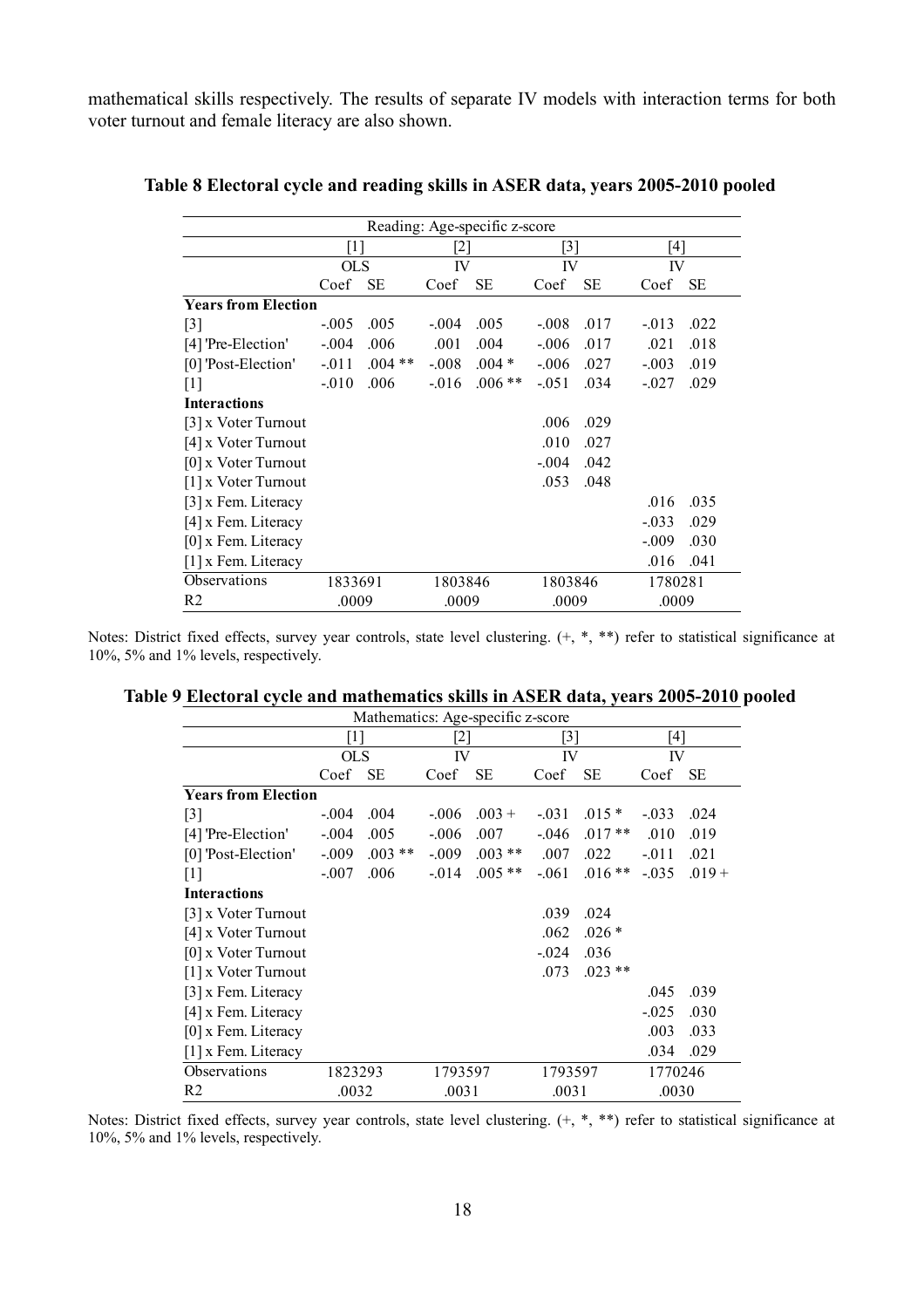The OLS and IV estimates for reading in Columns 1 and 2 suggest that starting primary school during or right after elections is detrimental to learning, and the results for numeracy in Table 9 are similar. The effects are small, approximately 0.01 standard deviations. Further, as emphasised, the effect can be driven by other factors than the type of school resources we are able to measure in this study. In this context, the 'Post-Election' effect would refer to a case where elections are held in the same year as pupils enter school in the Autumn, and as such it could also be interpreted as the 'Election year' effect.

With respect to reading skills, voter turnout or female literacy are not statistically significant determinants of the election effects, even though there is a marked difference in the coefficients for the year after elections between high and low turnout areas. However, in the case of Maths scores, the electoral cycle dummies before and after the election year are negative for children in districts with lower turnout. This negative effect is not present with high levels of turnout. The results indicate that in areas of low turnout, the year after the election year is the worst time to enter primary school, relative to those who start in the middle of the cycle. [24](#page-20-0) Those who start a year after the elections, will experience the next elections in their fifth, or last year of lower primary school. Roughly the same applies to those who start in the pre-election year and experience elections in their second grade. As such, the results show that the point of the electoral cycle in which pupils start school, affects their final learning outcomes.

The fact that the electoral cycle has an impact on learning outcomes in a dataset unrelated to the DISE, and that the results vary geographically in a similar fashion, gives credence to the findings on school resources and activities of teachers from the earlier chapters. It is worth re-emphasising that since all primary school pupils are affected by the electoral cycles, we are unable to estimate their net effect on learning outcomes. What we have shown, is that children's learning outcomes may be particularly adversely affected their last year of lower primary school (the fifth year) coincides with elections. The overall negative effects of electoral cycles can be much larger than what these relative effects suggest.

Given that the literature on school resources generally finds only small effects of school resources on learning outcomes, it is very much possible that the effects on learning outcomes we find here, result from the behaviour and number of teachers across the election cycle, but this cannot be confirmed with our data.

# **7 Conclusions**

This study has used an administrative panel database on schools for 2005-2011 to demonstrate that the provision of school resources in India is characterised by a political cycle. There are improvements in school resources both prior and post state elections across Indian states, although it should be acknowledged that the nature of the data does not allow for a clean-cut division into pre and post-election effects. The effects are not limited to physical resources, but are also evident in teachers' time use. We do not find strong evidence that the increases in infrastructure and materials would be targeted towards politically aligned or tightly contested districts within states.

The identification of the results rests on the predetermined and staggered timing of state elections across Indian states. The estimations also account for school level fixed effects and state specific time trends. Similar cycles in resources are not found for private non-aided schools.

<span id="page-20-0"></span><sup>24</sup> The results were similar in nature, but weaker in statistical significance if the school starting year was computed using the current reported class.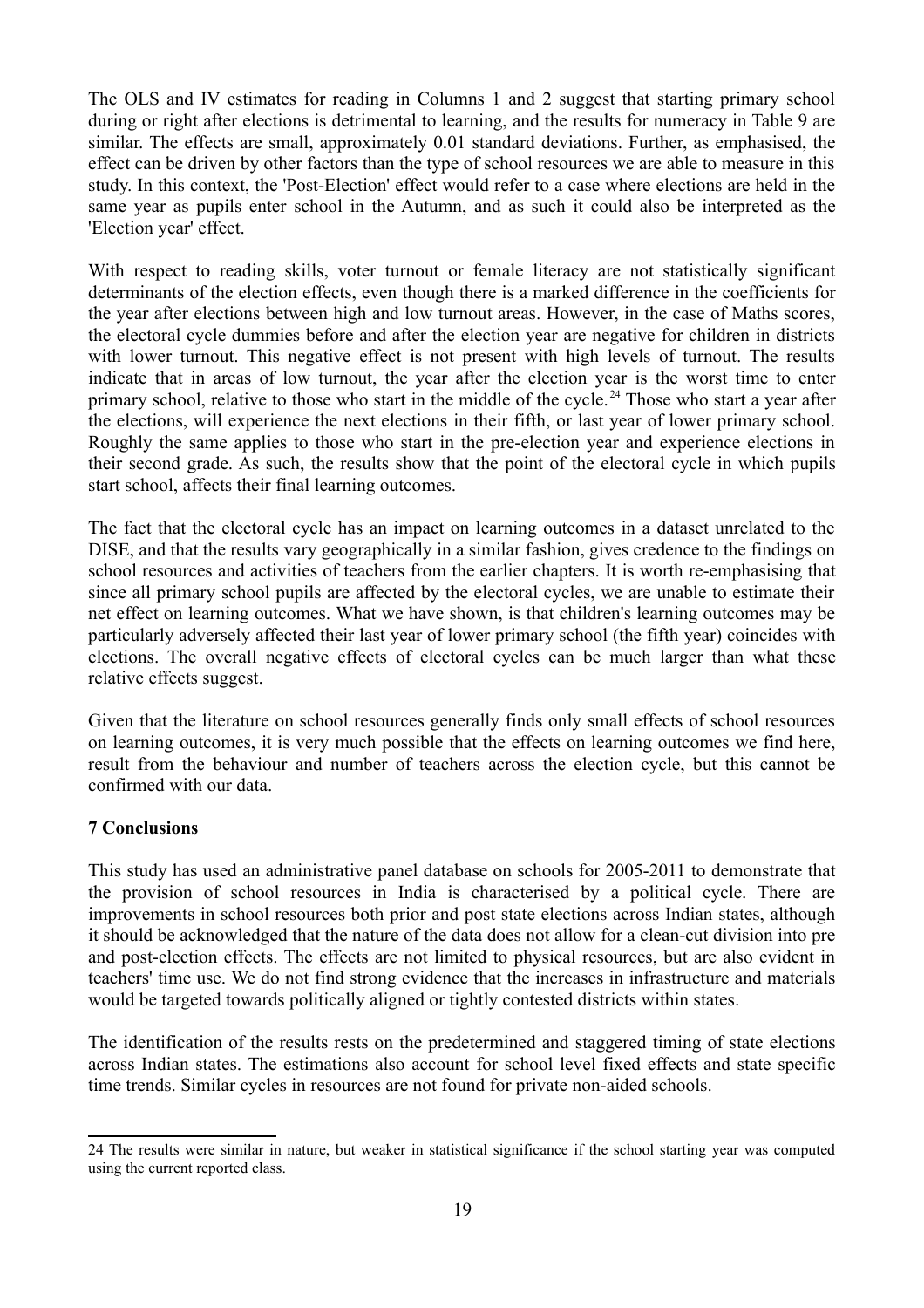The cycle in school infrastructure and materials emerges in districts with lower levels of voter turnout and female literacy. In addition, in these areas, teachers spend more time on "non-teaching" activities around election years. These areas tend to be concentrated in the Northern parts of the country. Lower voter turnout and female literacy are considered as proxies for lower levels of political awareness and engagement. These types of factors are suggested to give rise to opportunistic budget cycles for instance by Shi and Svensson (2006) given that voters are less able to distinguish between pre-electoral vote buying and competence. In areas of high voter turnout, the number of teachers in turn increases in the immediate post-election year.

The fact that resource investments are muddled by political cycles in areas with lower literacy and civic disengagement can perpetuate geographic inequalities. With a separate household survey data set that measures children's skills, we show that electoral cycles affect human capital accumulation. The phase of the electoral cycle during which pupils enter primary school affects their learning outcomes: those who experience state elections during their fifth (and last) year of lower primary school, are at the largest disadvantage. As the electoral cycle is a questionable instrumental variable for observable school resources, we have provided only reduced form estimates on the effect of the electoral cycle on learning outcomes. Importantly, the estimates on learning outcomes only measure the impact of the relative timing of elections on pupils' skills; the overall net effect of the electoral cycle on learning remains to be unknown. However, the existing correlation between cycles and low female literacy across districts suggests that the politically induced turbulence in primary school resources and functioning is one of the factors aggravating regional inequalities in human capital accumulation.

Anecdotal evidence on the influence of politics on schooling in India is plentiful, but this study provides a more systematic set of results. While there are many studies showing how the political cycle affects the provision of public goods, this study is among the few that use micro data, and measures the effect on actual public goods, not just the flows of funds. It is notable that the effects of the upcoming elections on physical school resources concentrate on visible, but mostly relatively cheap items.

The literature on school resources has a long tradition of comparing the relative impacts of school resources and teachers on learning outcomes. This study highlights that this 'static' view of the educational production function is largely blind to the general quality of school system administration, which may be deeply entangled with political sea changes and corruption. In particular in the context of such a basic public service as primary schooling, the evidence on political cycles can be considered a reflection of poor governance.

# **References**

Ablo, E. and Reinikka, R. (1998). Do Budgets Really Matter? Evidence from Public Spending on Education and Health in Uganda. Policy Research Working Paper 1926. World Bank, Washington, DC.

Ansolabehere, S. and Snyder, J.M. (2006). Party Control of State Government and the Distribution of Public Expenditures. *Scandinavian Journal of Economics,* 108(4). 547-569.

Akhmedov, A. and Zhuravskaya, E. (2004). Opportunistic Political Cycles: Test in A Young Democracy Setting, *Quarterly Journal of Economics*, 119(4), 1301-1338.

Béteille, T. (2009). Absenteeism, Transfers and Patronage: The Political Economy of Teacher Labor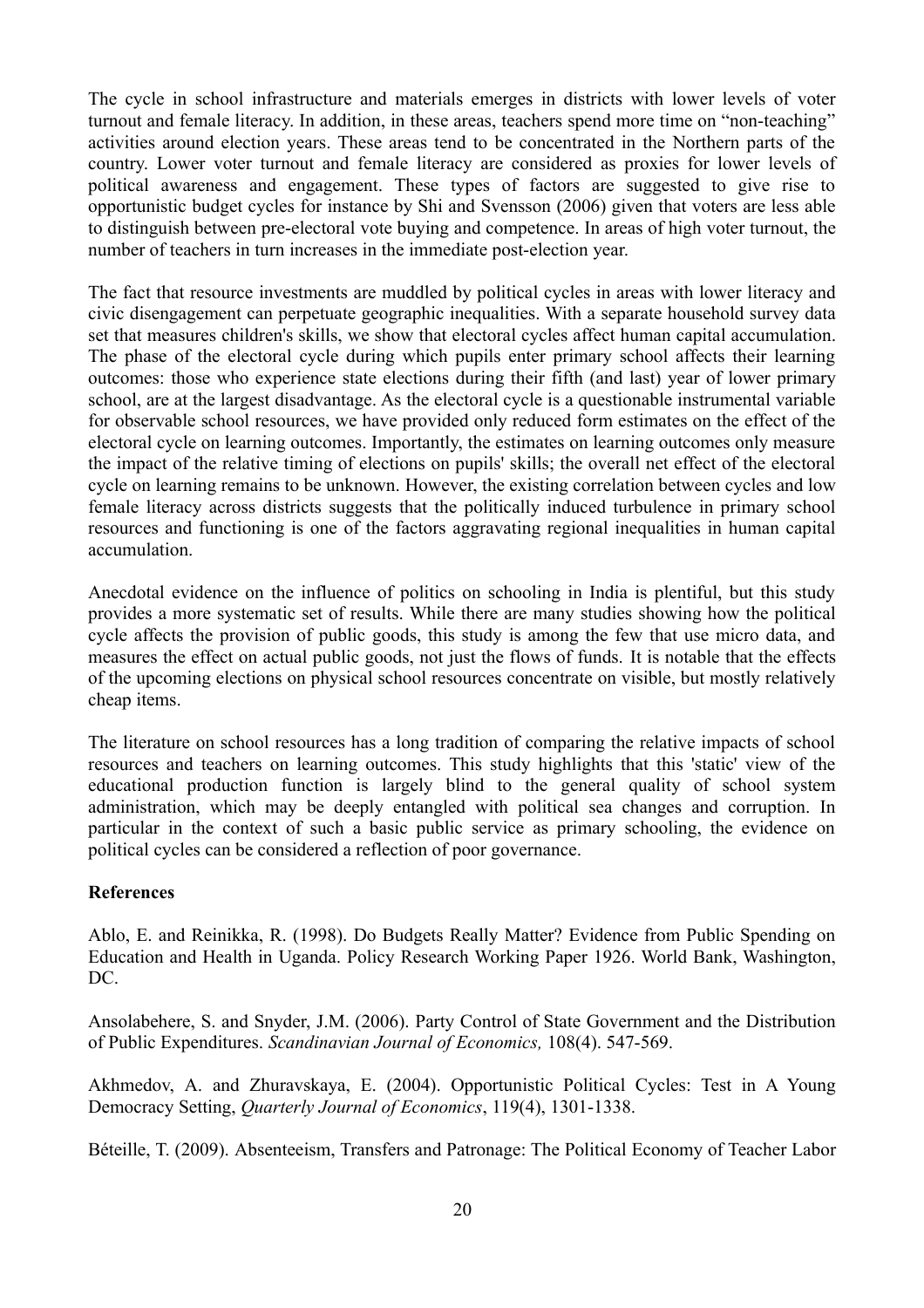Markets in India. Executive summary of PhD dissertation, Stanford University.

Case, A. (2001). Election Goals and Income Redistribution: Recent Evidence from Albania. *European Economic Review*, 45, 405-23.

Clots-Figueras, I. (2011). Women in Politics: Evidence from the Indian States. *Journal of Public Economics*, 95(7-8), 664-690.

Cole, S. (2009). Fixing Market Failures or Fixing Elections? Elections, Banks and Agricultural Lending in India. *American Economic Journal: Applied Economics* 1(1), 219-50.

Cox, G.W., and McCubbins, M.D. (1986). Electoral Politics as a Redistributive Game. *Journal of Politics*, 48, 370-389.

Cox, Gary W. (2002). Swing Voters, Core voters, and Distributive Politics. In A. Drazen (Ed.) *Political Economy in Macroeconomics,* Princeton University Press.

Crost, B. and Kambhampati U. (2010). Political Market Characteristics and the Provision of Educational Infrastructure in North India. *World Development*, 38(2), 195-204.

Dahlberg, M. and Johansson, E. (2002). On the Vote-Purchasing Behavior of Incumbents. *American Political Science Review*, 69, 141-154.

Diwakar, R. (2008). Voter Turnout in the Indian States: An Empirical Analysis. *Journal of Elections, Public Opinion and Parties,* 18(1), 75-100.

Drazen, A. (2001). The Political Business Cycle After 25 years. NBER Macroeconomic Annual 2000, Volume 15. MIT Press, Cambridge, MA.

Drazen, A. (2008). Is There a Different Political Economy for Developing Countries? Issues, Perspectives, and Methodology. *Journal of African Economies,* 17 (suppl 1): 18-71.

Drazen, A. and Eslava, M. (2010). Electoral Manipulation via Voter-Friendly Spending: Theory and Evidence, *Journal of Development Economics*, 92 (2010), pp. 39–52.

Glewwe, P., Hanushek, E.A., Humpage, S. and Renato, R. (2014). School Resources and Educational Outcomes in Developing Countries: A Review of the Literature from 1990 to 2010. In P. Glewwe (Ed.) Education Policy in Developing Countries. Chicago, IL: University of Chicago Press.

Keefer, P., & Khemani, S. (2005). Democracy, Public Expenditures, and the Poor: Understanding Political Incentives for Providing Public Services. *World Bank Research Observer*, 20(1), 1–27.

Khemani, S. (2004). Political Cycles in a Developing Economy: Effect of Elections in the Indian States. *Journal of Development Economics*, 73, 125-154.

Kingdon, G. and Muzammil, M. (2009). A Political Economy of Education in India: The Case of Uttar Pradesh. *Oxford Development Studies* 37, No. 2, 123-144.

Kremer, M., Muralidharan, K., Chaudhury N., Hammer, J. and Rogers, F.H. (2005). Teacher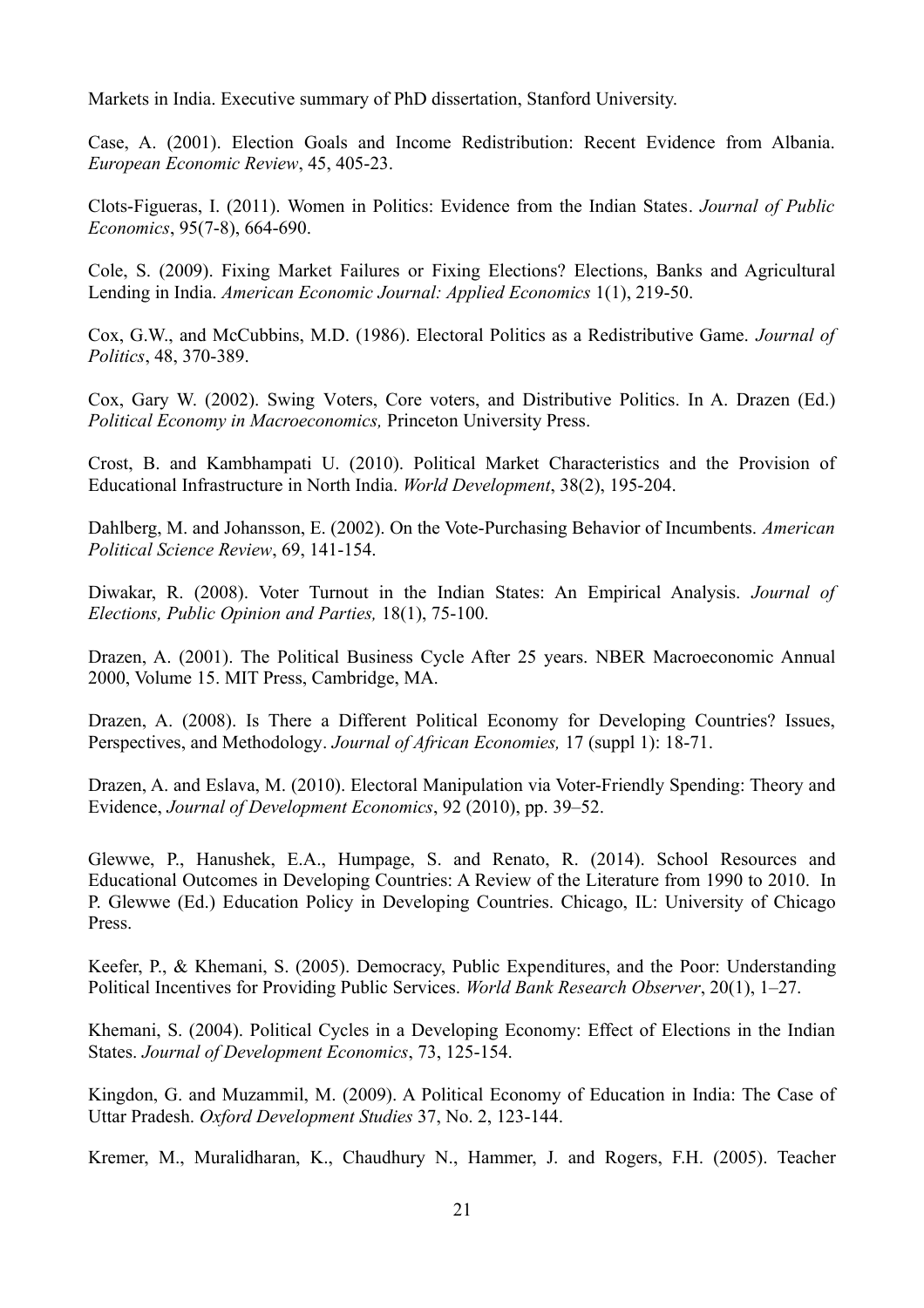Absence in India: A Snapshot. *Journal of the European Economic Association*, 3(2-3), 658-667.

Kremer, M. and Holla, A. (2009). Improving Education in the Developing World: What Have We Learned from Randomized Evaluations? *Annual Review of Economics*, 513-542.

Levitt, S. D. and Snyder, J.M. (1995). Political Parties and the Distribution of Federal Outlays. *American Journal of Political Science,* 39, 958–80.

Lindbeck, A. and Weibull, J. (1987). Balanced Budget Redistribution and the Outcome of Political Competition. *Public Choice*, 52, 273–97.

Miguel, E. and Zaidi, F. (2003). Do Politicians Reward Their Supporters? Public Spending and Incumbency Advantage in Ghana. Manuscript, University of California, Berkeley.

Muralidharan K. (2013). Priorities for Primary Education Policy in India's 12th Five Year Plan. India Policy Forum 2012-13*,* 2013, Vol. 9, pp. 1-46.

Nichter, S. (2008). Vote Buying or Turnout Buying? Machine Politics and the Secret Ballot. *American Political Science Review*, 102 (1), 19-31.

Nordhaus, W. (1975). The Political Business Cycle. *Review of Economic Studies,* 42, 169-190.

PAISA (2011). Do Schools Get Their Money? Accountability Initiative, Delhi, India.

PAISA (2012). Do Schools Get Their Money? Accountability Initiative, Delhi, India.

Rogoff, K. (1990). Equilibrium Political Budget Cycles. *The American Economic Review,* 80(1), 21-36.

Rogoff, K., and Sibert, A. (1988). Elections and Macroeconomic Policy Cycles. *Review of Economic Studies* 55, 1-16.

Saez L. and Sinha, A. (2010). Political Cycles, Political Institutions and Public Expenditure in India, 1980–2000, *British Journal of Political Science*, 40, 91–113.

Shi, M. and Svensson, J. (2006). Political Budget Cycles: Do They Differ Across Countries and Why? *Journal of Public Economics* 90, 1367–1389.

Stokes, S. C. (2005). Perverse Accountability: A Formal Model of Machine Politics with Evidence from Argentina. *American Political Science Review,* 99, 315–25.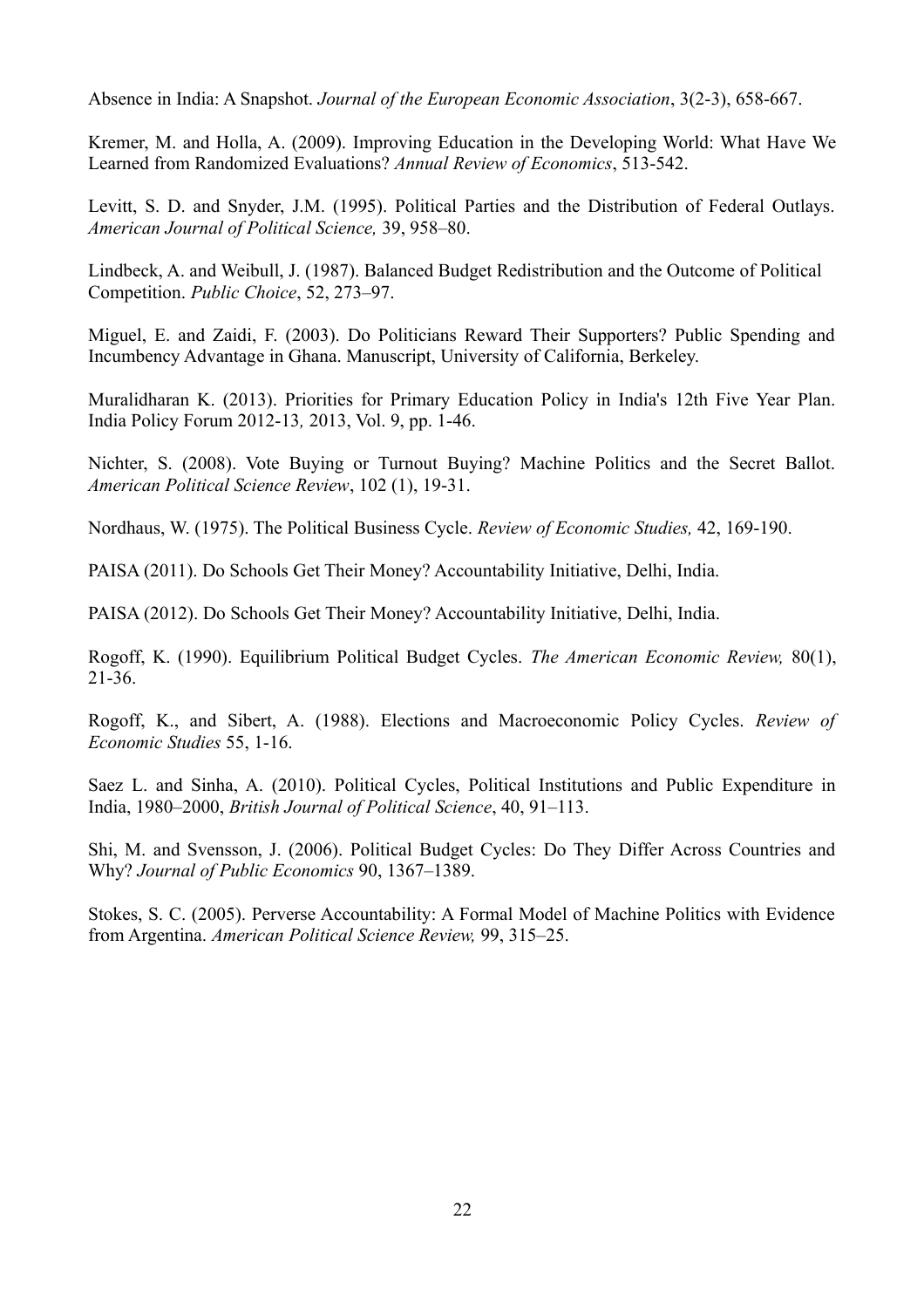#### **Appendix**

#### **Cleaning of the DISE school data**

The sample of interest covers lower primary schools governed by the Department of Education, Tribal/Social Welfare Department or another local body. The raw database for 2005-2011 includes roughly 6 million school observations.

The size of the sample used in the analysis is smaller for three reasons. Firstly, we have excluded schools for which there is some doubt about the robustness of the school code across time. This procedure excludes 8.7% of observations. On average, the excluded schools are slightly smaller than others (3.1 versus 3.3 teachers per school). In practice, we have excluded schools that go through a 'substantial' name change as defined by a simple algorithm, while keeping the same school code. This can lead to the exclusion of schools, which have genuinely simply changed name, but since the analysis uses school fixed effects throughout, we need to ensure that all school panels are genuine. Secondly, from the remaining sample, 9% are deemed to be outlier observations with respect to some variables. Typically outlier status is assigned to variables with unrealistic values. In uncertain cases, the top (and/or bottom) 0.5% of the values are regarded as outliers for each variable. Outliers, on average, relate to larger schools than others (4.0 versus 3.3 teachers). Finally, 9.7% of the remaining observations include missing values for some variables of interest, and these schools tend to be slightly smaller in size than others (2.9 versus 3.3 teachers). The initial and final samples in terms of year and school management are showed in Table A1 below. The 'regression sample' is defined as the set of observations for which there are no missing values for any of the 14 school resource variables.

| Panel A: Initial raw data         |              |                   |            |         |
|-----------------------------------|--------------|-------------------|------------|---------|
|                                   |              | School management |            |         |
|                                   | Department   | Tribal/Social     |            |         |
| Year                              | of Education | Welfare Dept.     | Local body | Total   |
| 2005                              | 564405       | 41947             | 212393     | 818745  |
| 2006                              | 569568       | 40554             | 229863     | 839985  |
| 2007                              | 589311       | 42546             | 231209     | 863066  |
| 2008                              | 607042       | 37295             | 238745     | 883082  |
| 2009                              | 604608       | 45979             | 235918     | 886505  |
| 2010                              | 604137       | 45942             | 236515     | 886594  |
| 2011                              | 590381       | 55451             | 236047     | 881879  |
| Total                             | 4129452      | 309714            | 1620690    | 6059856 |
| <b>Panel B: Regression sample</b> |              |                   |            |         |
|                                   |              | School management |            |         |
|                                   | Department   | Tribal/Social     |            |         |
| Year                              | of Education | Welfare Dept.     | Local body | Total   |
| 2005                              | 366040       | 19537             | 182590     | 568167  |
| 2006                              | 453547       | 30678             | 196016     | 680241  |
| 2007                              | 470225       | 33812             | 208162     | 712199  |
| 2008                              | 498533       | 30289             | 214394     | 743216  |
| 2009                              | 431725       | 35095             | 198776     | 665596  |
| 2010                              | 386217       | 33419             | 176311     | 595947  |
| 2011                              | 374765       | 36775             | 168167     | 579707  |
| Total                             | 2981052      | 219605            | 1344416    | 4545073 |

**Table A1 Sample selection in the DISE school-level data**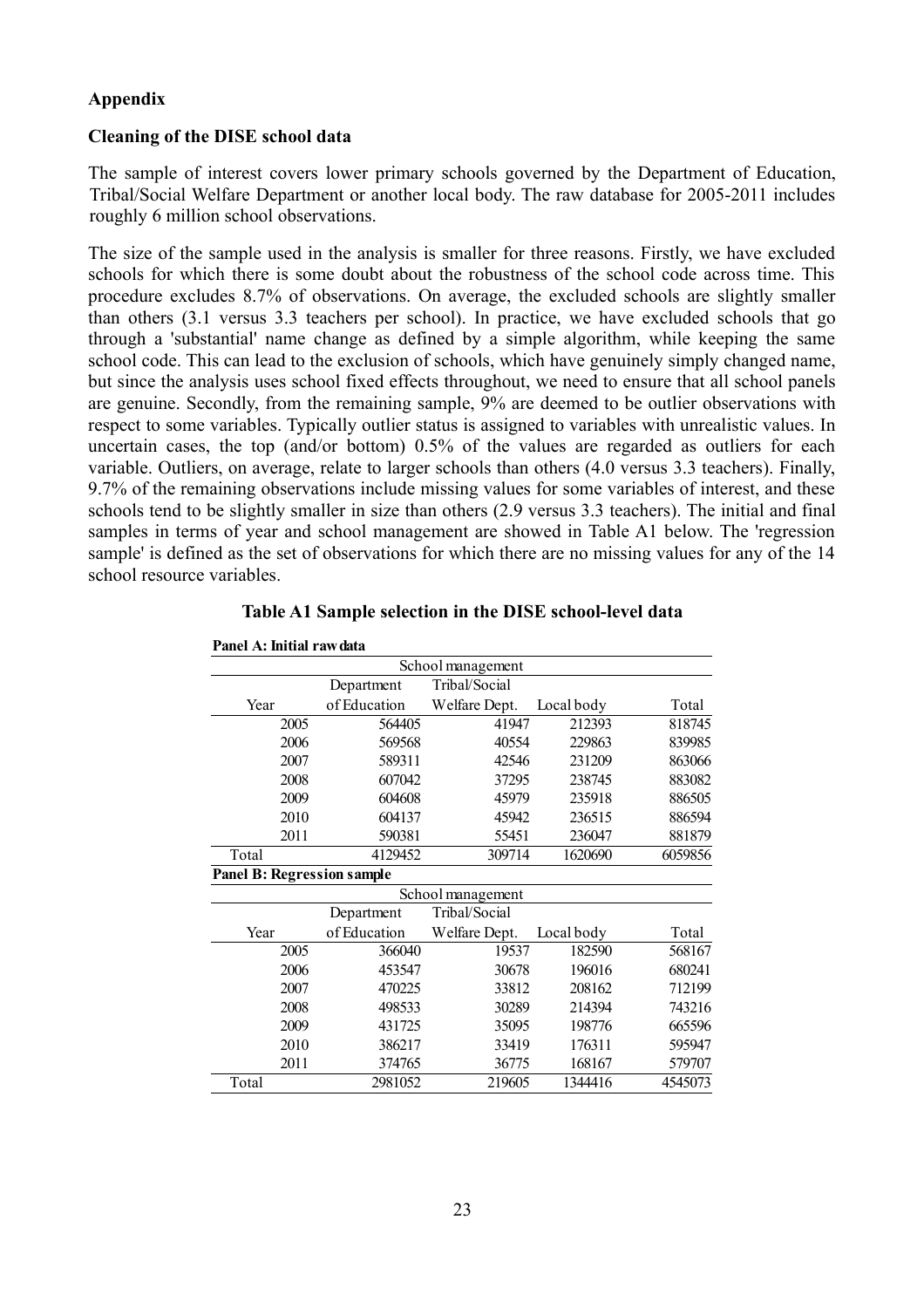#### **Table A2 Election dates 1999-2012**

**2012 2007 2002** Gujarat Dec Gujarat Dec Gujarat Dec Goa Jun Goa May Punjab Feb **2011 2006 2001** Assam Apr Assam Apr Assam May West Bengal Apr **2010 2005 2000 2009 2008** Sikkim May Goa June **2003** NCT of Delhi Nov Delhi Nov Himachal Pradesh Dec Himachal Pradesh Nov Jammu & Kashmir Oct Goa Jan Manipur Jan Uttar Pradesh Apr Manipur Feb Punjab Jan Manipur Feb Uttar Pradesh Jan Punjab Feb Uttar Pradesh Feb Uttarakhand Jan Uttarakhand Feb Uttarakhand Feb Kerala Apr Kerala Apr Kerala May Tamil Nadu Apr Pondicherry May Pondicherry May Pondicherry Apr Bihar Oct Bihar (re-election) Oct Bihar Feb Bihar Feb Haryana Feb Arunachal Pradesh Oct Jharkhand Nov Manipur Feb Jharkhand Oct Haryana Feb Orissa Feb Haryana Oct Maharashtra Oct Maharasthra Oct Arunachal Pradesh Oct Andhra Pradesh Apr Arunachal Pradesh Oct Andhra Pradesh Oct Orissa Apr Andhra Pradesh Apr Karnataka Oct Sikkim Apr Karnataka Apr Maharashtra Oct Orissa Apr Sikkim Oct Chattisgarh Nov Madhya Pradesh Nov Mizoram Dec Chattisgarh Nov Rajasthan Dec Madhya Pradesh Nov Jammu and Kashmir Nov Mizoram Nov Karnataka May Rajastan Nov Nagaland Mar Himachal Pradesh Feb Meghalaya Mar Meghalaya Feb Tripura Mar Nagaland Feb Tripura Feb

Punjab Feb West Bengal Apr West Bengal May **2004 1999** Tamil Nadu May Tamil Nadu May

Source: Election Commission of India (http://eci.nic.in/eci/eci.html)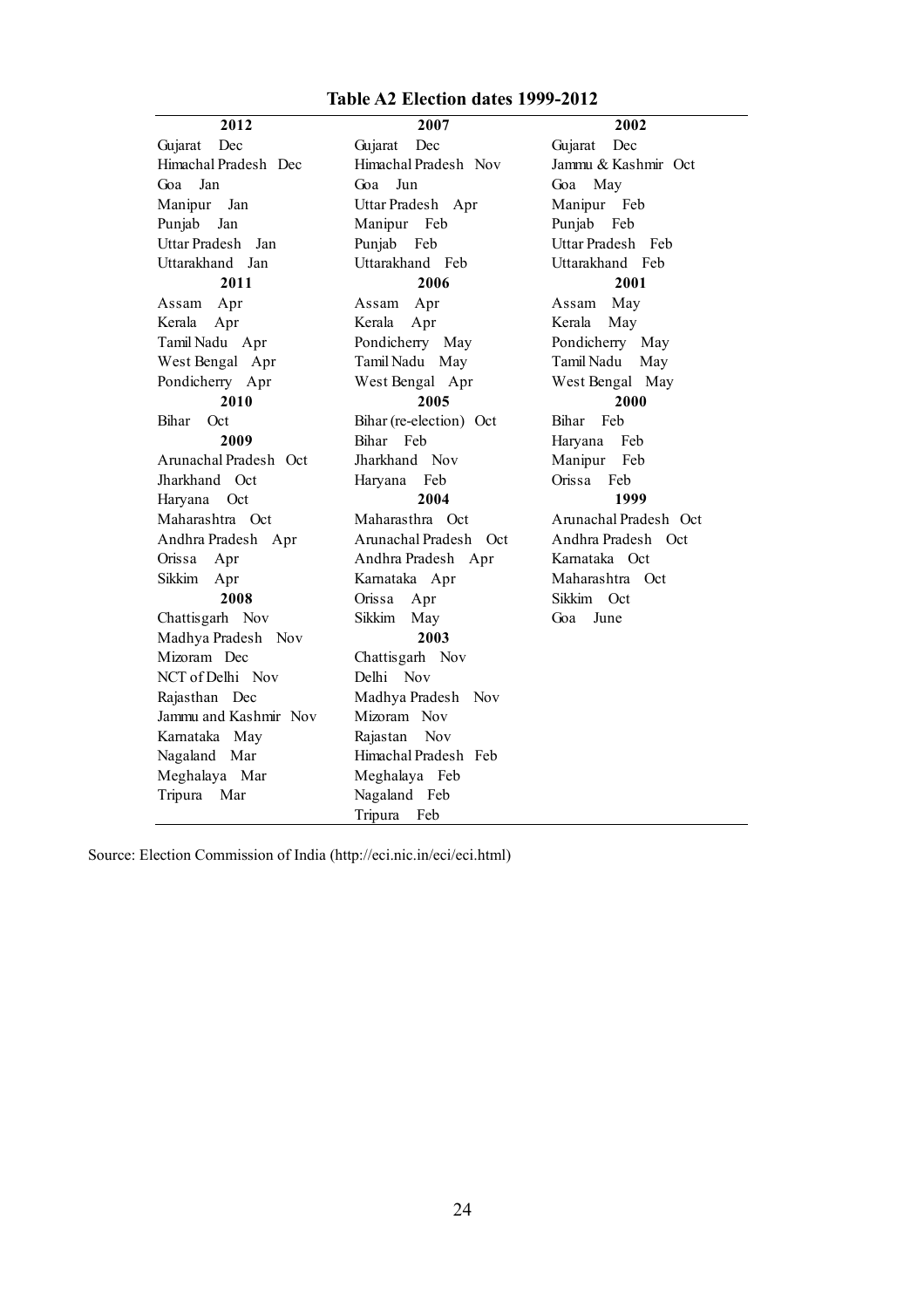|                                  | Correlation |
|----------------------------------|-------------|
|                                  | with 1st PC |
| $\#$ of Free textbooks per pupil | .166        |
| # of Free uniforms per pupil     | .437        |
| # of classrooms per 100 pupils   | .167        |
| Toilet                           | .291        |
| Girls' toilet                    | .493        |
| Electricity                      | .595        |
| Water index                      | .496        |
| Building quality index           | .508        |
| Boundary wall                    | .438        |
| Book bank                        | .450        |
| # of Computers per pupil         | .245        |
| Ramp                             | .515        |
| Medical examinations             | .522        |
| Playground                       | .403        |

# **Table A3 Correlation of resources with the first principal component in the panel 2005-2011**

# **Table A4 Effect of electoral cycle on individual resources, IV estimates**

| Years from election:            | 3 years  |           | 4 years  |                | $0$ years |                 | 1 year   |           |         |                |
|---------------------------------|----------|-----------|----------|----------------|-----------|-----------------|----------|-----------|---------|----------------|
|                                 |          |           |          | "Pre-Election" |           | "Post-Election" |          |           |         |                |
|                                 | Coef     | <b>SE</b> | Coef     | <b>SE</b>      | Coef      | <b>SE</b>       | Coef     | <b>SE</b> | Obs.    | R <sub>2</sub> |
| <b>School Resources</b>         |          |           |          |                |           |                 |          |           |         |                |
| $#$ of Free textbooks per pupil | .009     | .029      | .049     | .035           | .058      | $.032 +$        | .001     | .031      | 4808546 | .099           |
| # of Free uniforms per pupil    | .015     | .015      | .089     | $.032**$       | .064      | $.021**$        | .054     | $.032 +$  | 4808543 | .178           |
| # of classrooms per 100 pupils  | .007     | .078      | .213     | .145           | .213      | $.103*$         | .160     | $.085 +$  | 4830619 | .119           |
| Toilet                          | .026     | .039      | .044     | .039           | .052      | .033            | $-0.09$  | .038      | 4837680 | .129           |
| Girls' toilet                   | .051     | $.028 +$  | .054     | $.028 +$       | .017      | .030            | $-0.031$ | .028      | 4837680 | .143           |
| Electricity                     | $-.007$  | .010      | $-019$   | $.011 +$       | .011      | .020            | .022     | .017      | 4768730 | .179           |
| Water index                     | .003     | .014      | .020     | .015           | .003      | .017            | $-0.025$ | .018      | 4821861 | .051           |
| Building quality index          | $-.006$  | .008      | $-0.024$ | $.015 +$       | $-0.043$  | $.023 +$        | $-0.012$ | .011      | 4606727 | .040           |
| Boundary wall                   | .010     | .010      | .006     | .008           | .003      | .010            | .004     | .009      | 4712086 | .036           |
| Book bank                       | $-0.022$ | .017      | $-0.54$  | $.029 +$       | $-0.034$  | $.014*$         | $-0.038$ | $.016*$   | 4802719 | .082           |
| # of Computers per pupil        | .033     | $.017 +$  | .023     | .018           | .016      | .013            | .014     | $.008 +$  | 4829568 | .065           |
| Ramp                            | $-0.011$ | .014      | .069     | $.021**$       | .073      | $.015**$        | .044     | $.010**$  | 4826781 | .229           |
| Medical examinations            | .015     | .018      | .007     | .019           | .040      | $.010**$        | .037     | $.012**$  | 4826218 | .037           |
| Playground                      | $-.004$  | .003      | $-.007$  | .006           | $-010$    | .009            | $-0.021$ | $.011 +$  | 4831235 | .009           |

Notes: All models include school fixed effects, state trends and year effects. Standard errors are adjusted for state level clustering. (+, \*, \*\*) refer to statistical significance at 10%, 5% and 1% levels, respectively.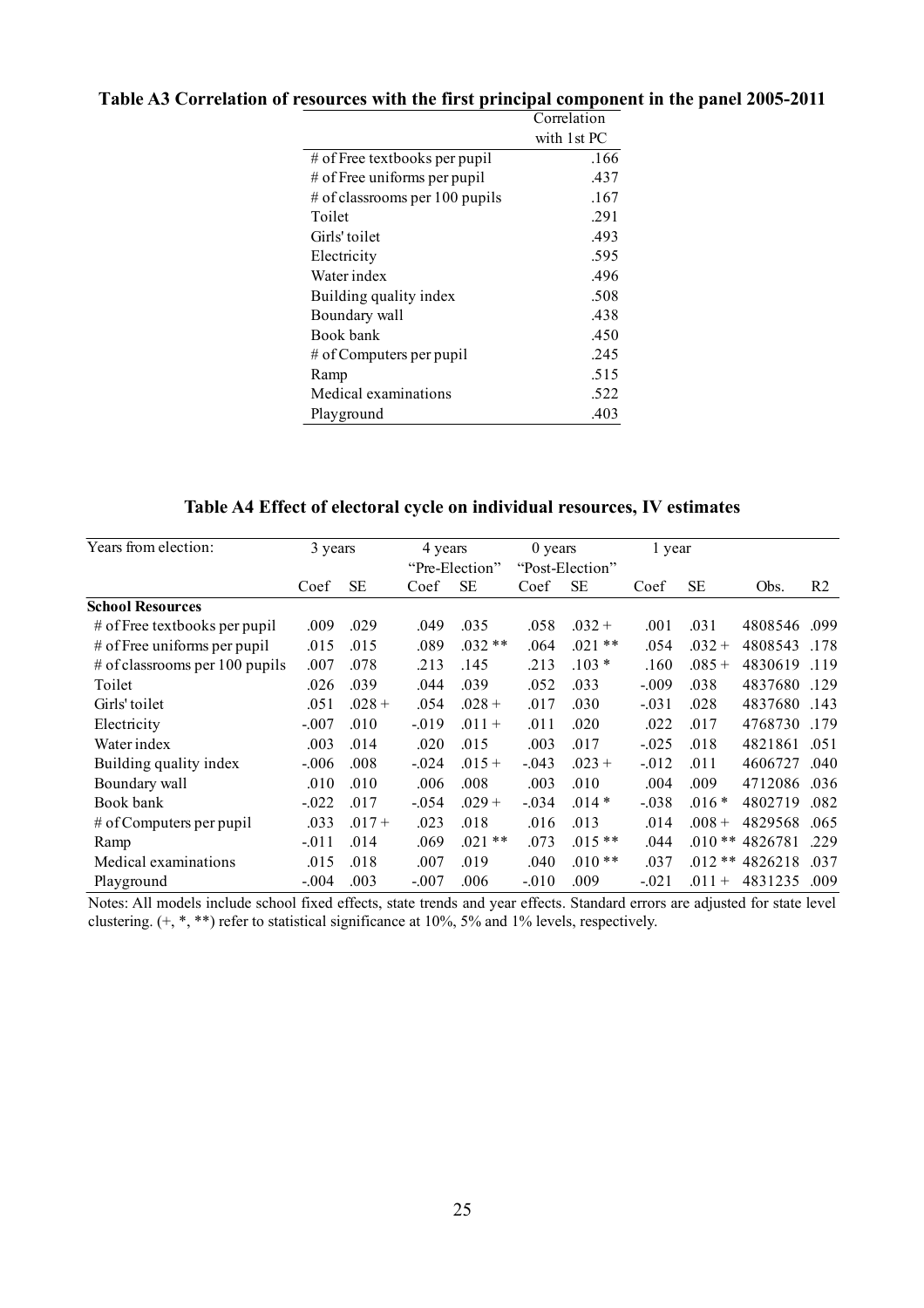|                            | $[1]$          | $[2]$          | $[3]$           |  |
|----------------------------|----------------|----------------|-----------------|--|
| Estimator:                 | IV             | IV             | IV              |  |
| Dependent:                 | Index 1        | Index 2        | Index 2         |  |
| Mean(S.D):                 | .066(5.822)    | 6.64(2.60)     | 7.61(2.30)      |  |
| Sample:                    | Public schools | Public schools | Private unaided |  |
| Corr. With:                |                |                |                 |  |
| PC <sub>1</sub>            | .981           | .954           |                 |  |
| Index 1                    |                | .957           |                 |  |
| <b>Years from election</b> |                |                |                 |  |
| [3]                        | .232           | .124           | .117            |  |
|                            | $[.229]$       | [.110]         | $[.050]$ *      |  |
| [4] 'Pre-Election'         | .646           | .399           | .119            |  |
|                            | $[.203]$ **    | $[.105]$ **    | [.090]          |  |
| [0] 'Post-Election'        | .609           | .365           | .192            |  |
|                            | $[.228]$ **    | $[.105]$ **    | $[.104] +$      |  |
| $[1]$                      | .199           | .102           | $-0.045$        |  |
|                            | [.190]         | [.080]         | $[.060]$        |  |
| Observations               | 4367424        | 4838628        | 655226          |  |
| R <sub>2</sub>             | .286           | .289           | .027            |  |

#### **Table A5 Sensitivity of the main result to alternative indices of school resources and private schools**

Notes: School fixed effects, state trends and year effects. SEs (in brackets) are clustered at the state level. (+, \*, \*\*) refer to statistical significance at 10%, 5% and 1% levels, respectively. 'Index 1' is based on a simple addition of the 14 normalised resource variables. In 'Index 2', all resource variables are transformed into dummy variables, based on whether the value is above the average for public primary schools, and the values are then added up, so that the index for each school is an integer between 0 and 14.